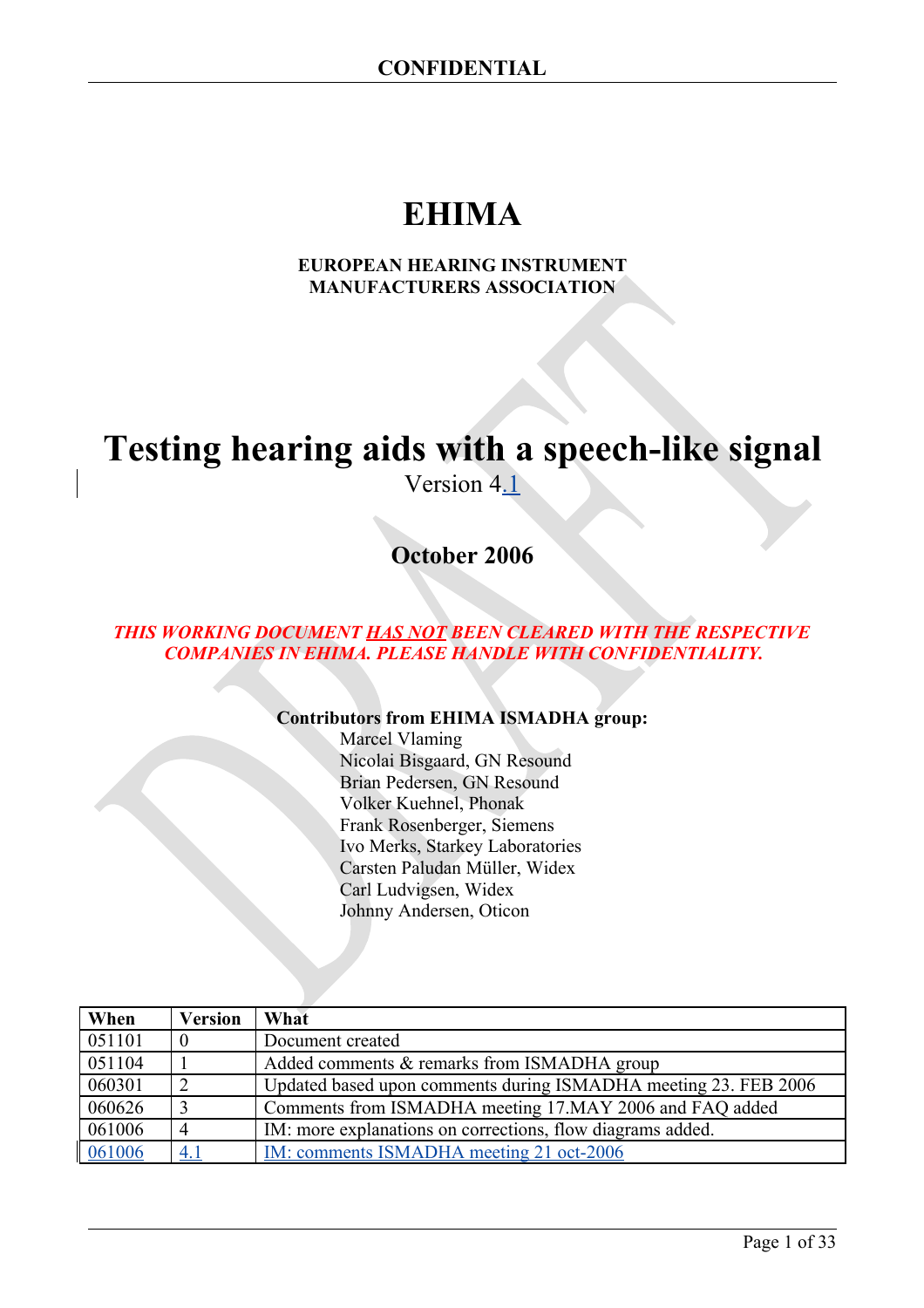## <span id="page-1-0"></span>**1 Preface**

This **working document** was prepared by the EHIMA Technical Committee. The main purpose of this working document is to provide a method for characterisation of hearing aids using a speechlike signal. A hearing aid can to some extent no longer be seen solely a stand alone device. Today a hearing aid is more a combination of the physical hearing aid  $\&$  the fitting software which accompanies it. The method described is to be seen as a supplement to existing standards, not a replacement.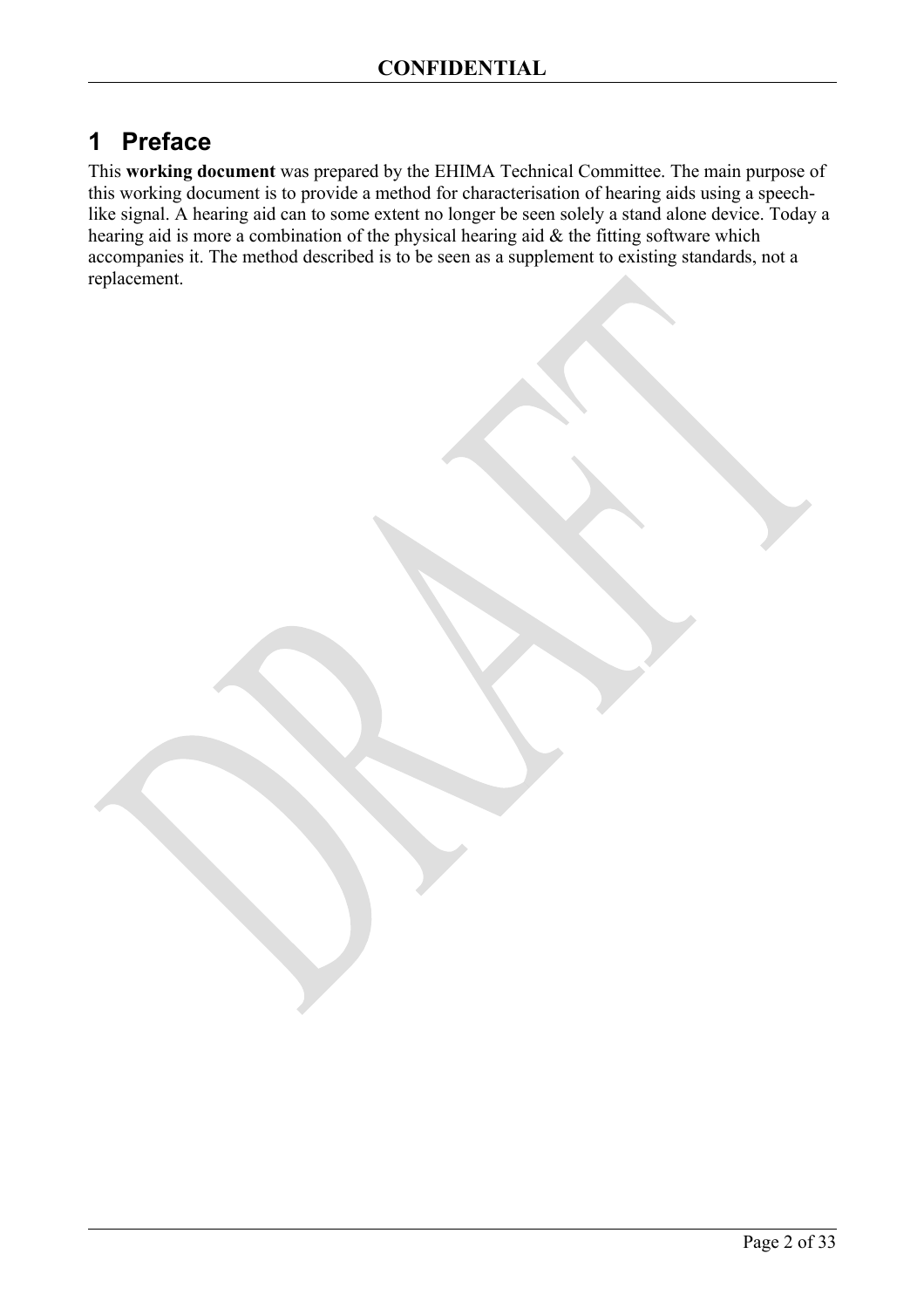# <span id="page-2-0"></span>2 Table of contents Table of contents

## $\overline{\mathbf{3}}$

|                          | 11  |
|--------------------------|-----|
|                          | 11  |
|                          |     |
|                          |     |
|                          |     |
|                          | 13  |
|                          |     |
|                          |     |
|                          |     |
|                          | .14 |
|                          | .14 |
|                          |     |
|                          |     |
|                          | 16  |
|                          |     |
|                          |     |
|                          |     |
|                          |     |
|                          | .19 |
|                          | .21 |
|                          | .21 |
|                          | .22 |
|                          | .23 |
|                          |     |
|                          | .27 |
| 13 Annex 5: Definitions. | 32  |
| 14 Annex 6: References   | 33  |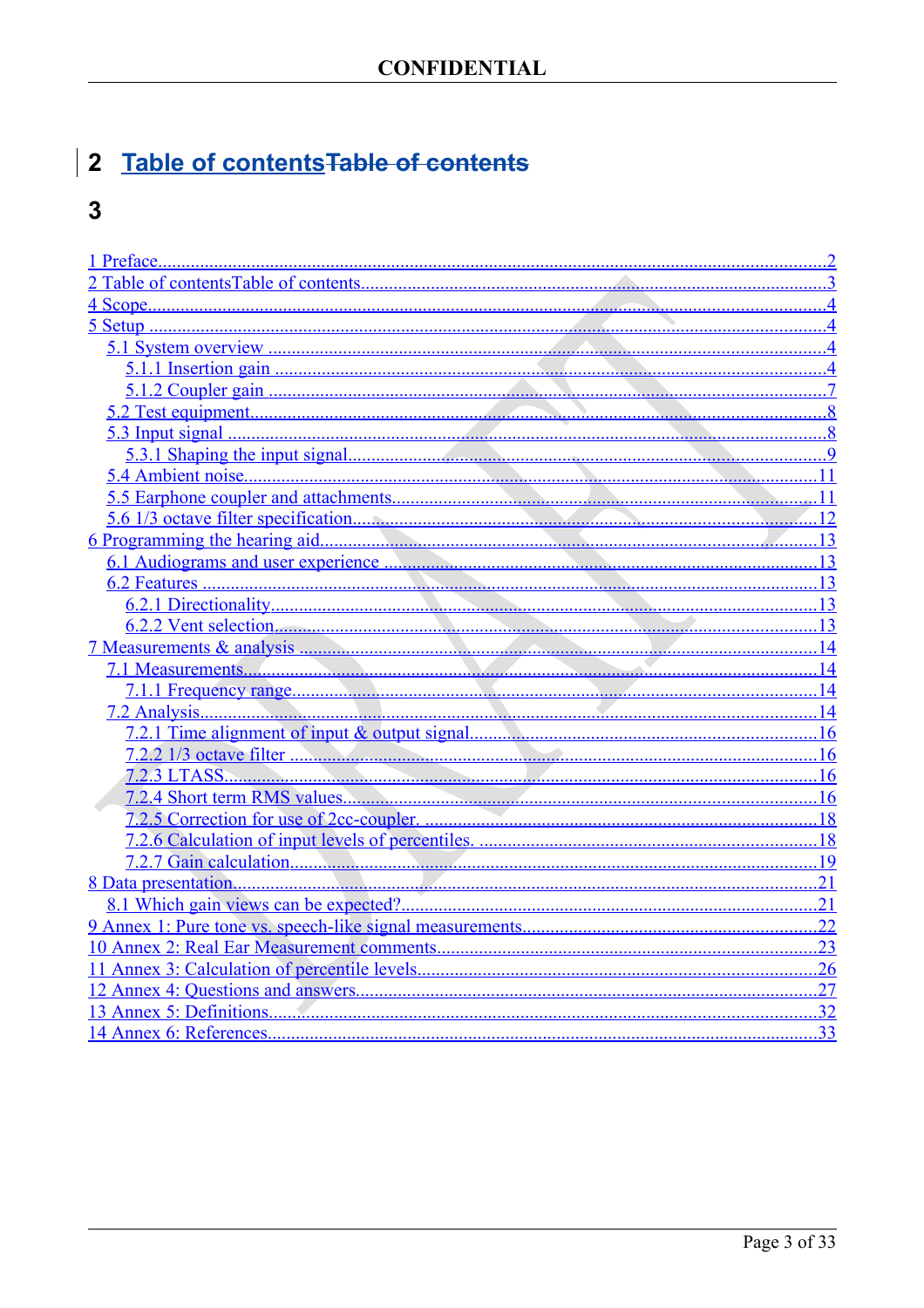## <span id="page-3-3"></span>**4 Scope**

This proposal provides a method characterizing the hearing aid including the fitting software and based upon this characterise the hearing aid performance. I.e. all tests described are intended to be accompanied with a setting of the hearing aid that is comparable to the setting in the hearing aid worn by the end-user.

The purpose of this document is to define a test method with which it enables characterization of hearing aids using a modulated speech like signal. The described method provides conformity when measuring the performance of hearing aids using a speech-like signal. The method is particularly useful for characterisation of speech gain in hearing aids.. Furthermore the method provides simulated real ear measurement results which are comparable to results, obtained when measuring on a real person.

The requirements regarding the input signal, measurement setup and data processing are described in the document.

## <span id="page-3-2"></span>**5 Setup**

## <span id="page-3-1"></span>**5.1System overview**

The goal of the method is to provide simulated real-ear measurements of the insertion gain which are comparable to results when measuring on a real person. Furthermore it provides the option to measure coupler gain.

The next three figures shows an overview of the method .

- [Figure 1](#page-4-0) shows the measurement of the open ear response for the insertion gain.
- [Figure 2](#page-5-0) shows the measurement of the H.I response for the insertion gain.
- [Figure 3](#page-6-1) shows the measurement of the H.I response and the free-field response for the coupler gain

For the insertion gain, the real-ear equivalent is also shown.

### <span id="page-3-0"></span>**5.1.1 Insertion gain**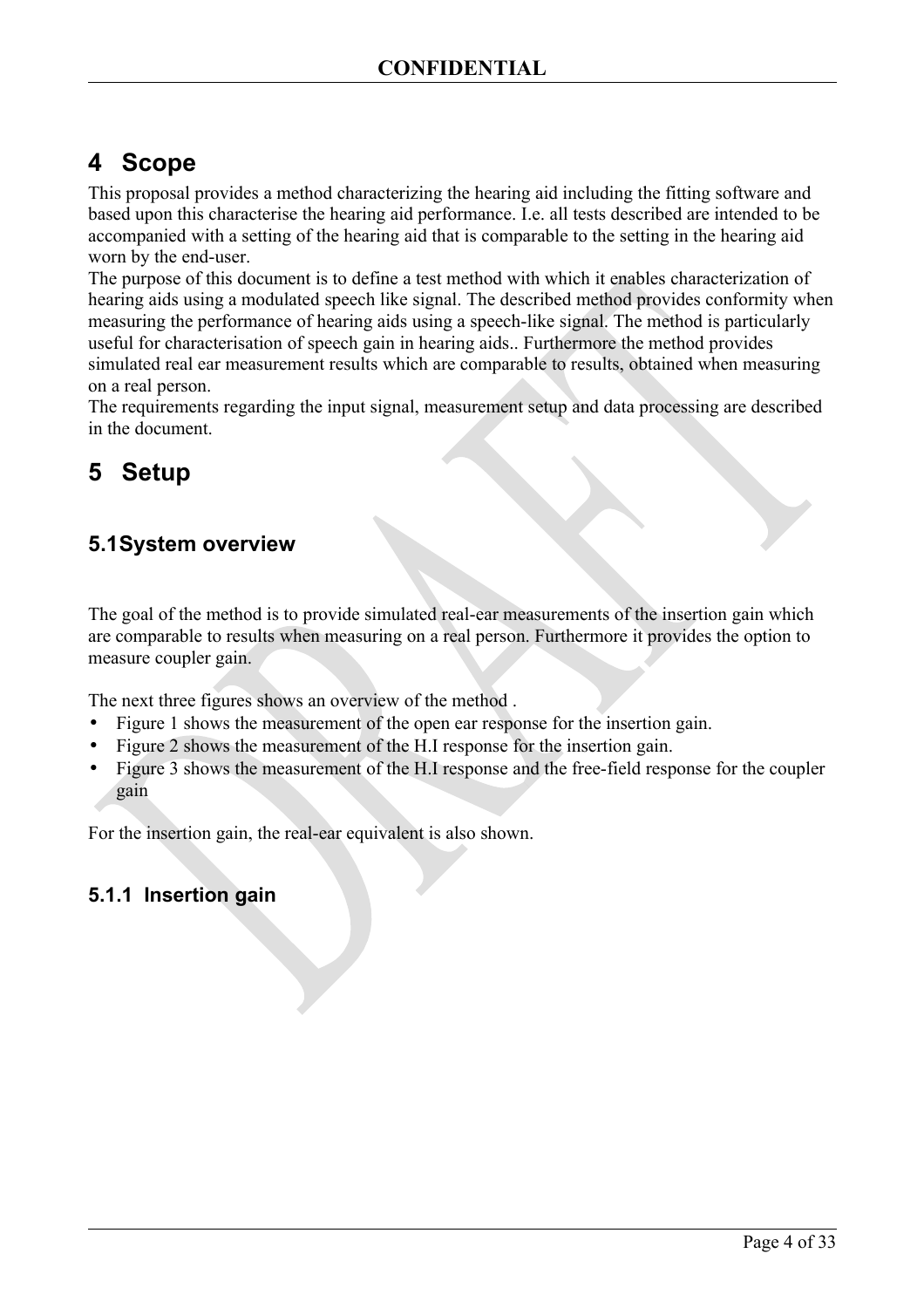

<span id="page-4-0"></span>**Figure 1: Measurement set-up for open ear response for Insertion gain: Input signal. Left: proposed measurement method in sound chamber , Right: equivalent measurement method for real-ear measurement (not proposed).**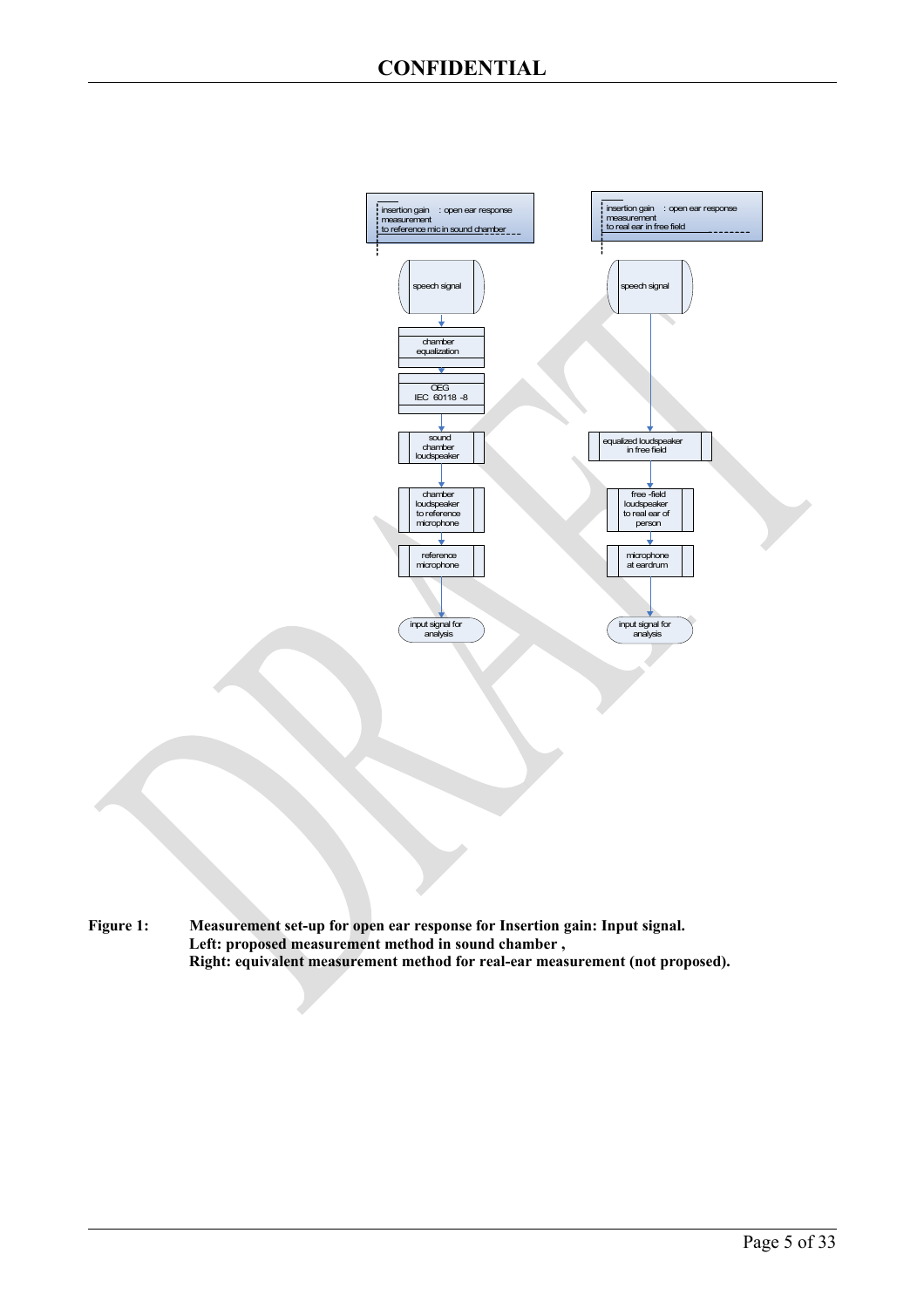

<span id="page-5-0"></span>**Figure 2: Measurement set-up for H.I. response for Insertion gain. Blocks with vertical lines are actual physical parts of the measurement set-up. B with horizontal lines are pre- and post-processing steps in software. Left: proposed measurement method in sound chamber with HI to 711 or 2cc coupler. Right: equivalent measurement method on real-ear (not proposed)**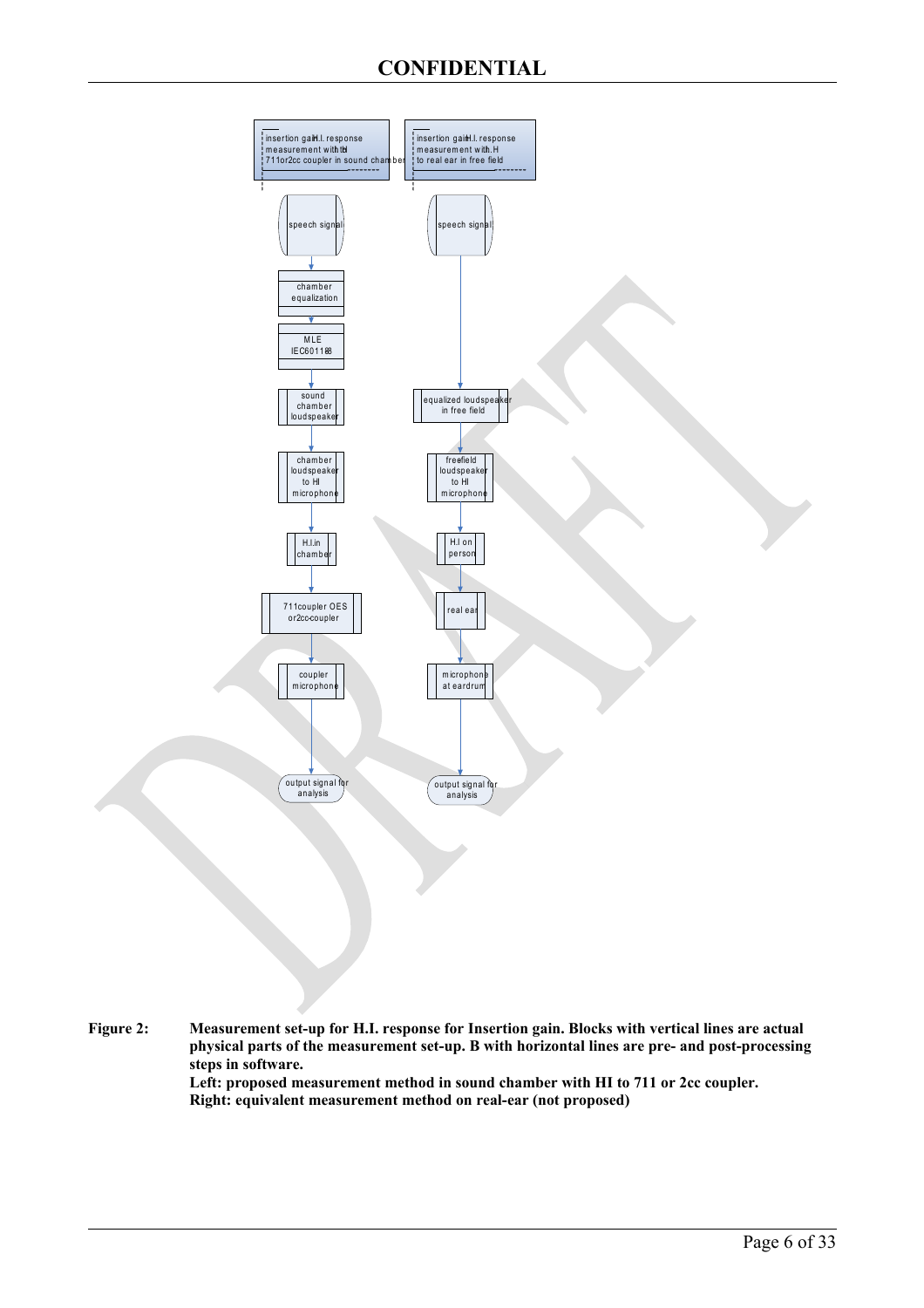### <span id="page-6-0"></span>**5.1.2 Coupler gain**



<span id="page-6-1"></span>**Figure 3 Measurement set-up for Coupler gain (H.I response as well as free-field response). Proposed measurement method in sound chamber with HI to 711 coupler or 2cc coupler**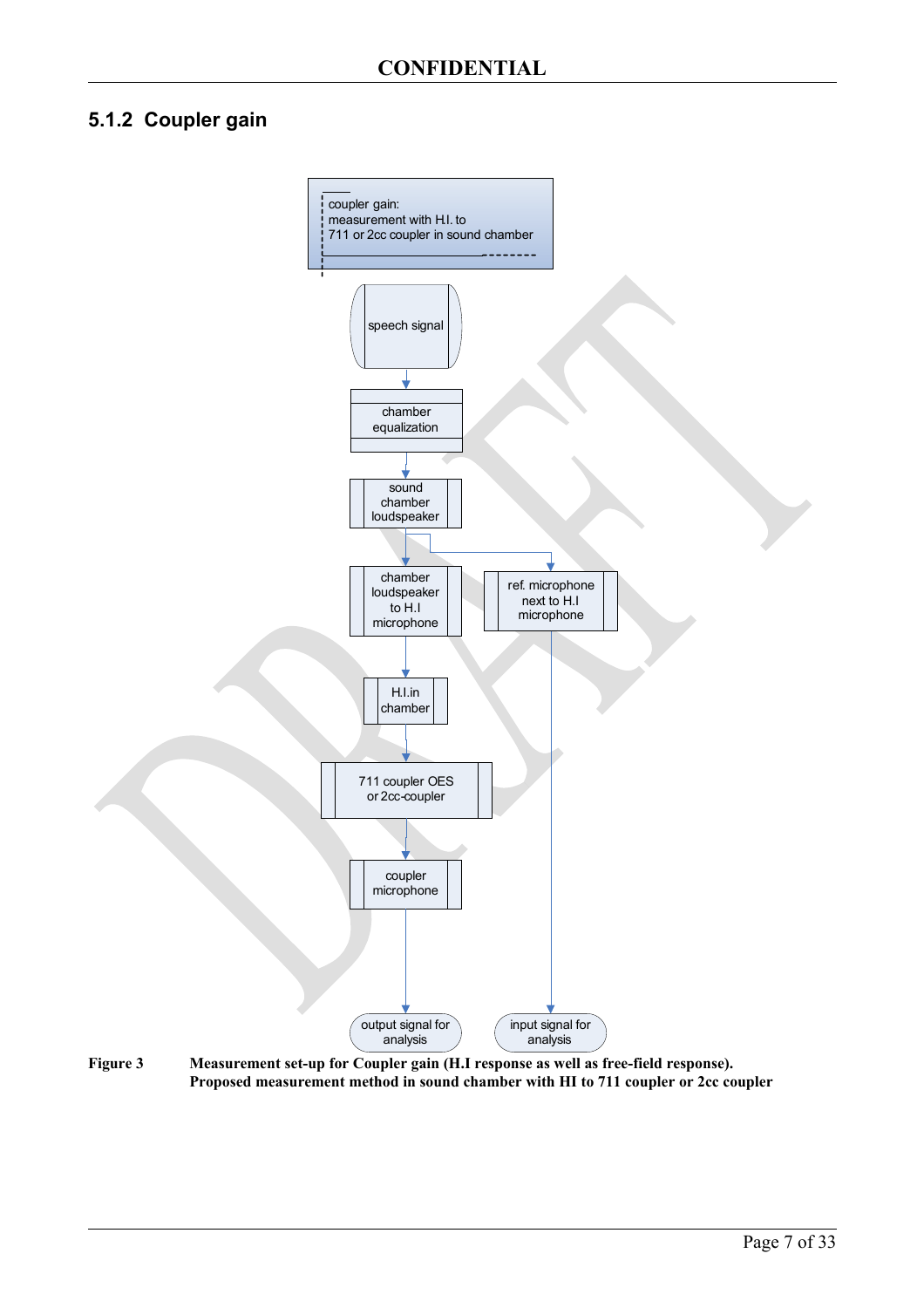## <span id="page-7-1"></span>**5.2Test equipment**

In general the test equipment, test conditions  $\&$  test enclosure used for the measurements shall fulfil the following requirements, which follow the requirements listed in IEC 60118-0  $2<sup>nd</sup>$  edition 1983 and in ANSI S3.22- 2003:

- 1) The test enclosure used shall provide essential free field conditions in the frequency range 200Hz-8kHz.
- 2) Calibration of SPL measurement system must (excluding the IEC 60711 Ear simulator) be accurate to within +/- 0,5dB at a specified frequency.
- 3) The pressure sensitivity of the measuring microphone shall be frequency-independent within  $+/-$  1dB in the frequency range 200Hz - 3kHz and within  $+/-$  2dB in the range 3kHz to 8 kHz relative to the pressure sensitivity level at 1kHz.
- 4) The free field calibration of the sound pressure levels shall be accurate within +/- 0.5 dB at a specified frequency. The free field sensitivity level of the measuring microphone shall be frequency independent within +/- 1dB in the frequency range 200Hz-5kHz and within +/- 1.5 dB in the frequency range 5kHz to 8kHz relative to the free-field sensitivity level at a specified frequency.
- 5) The sound field at the test point is to be accurate within  $+/- 1.5$  dB within the frequency range 200Hz to 3kHz and accurate within +/- 2,5 dB from 3kHz to 8kHz.
- 6) The hearing must be positioned to reflect a sound incidence from 0 degrees, i.e. frontal sound incidence is assumed
- 7) Measurement frequency range are in 1/3 octave bands with center frequencies from 250Hz to 6.3kHz.

### <span id="page-7-0"></span>**5.3Input signal**

The signal to be used for the measurement is described in [\[14\]](#page-32-2) and it consists of concatenated real female speech without noise with normal vocal effort.

The overall RMS level of the input signal will be measured within a bandwidth of 200Hz-5kHz, see Section 6.5.2.1 of [\[14\]](#page-32-1).

On the figure and table below the free field 1/3 octave band 30% percentile, 99% Percentile & LTASS levels of the female speech-like with an overall LTASS of 65dBSPL (BW 200Hz-5kHz) are shown.

*XX Figure & Table to be updated when test signal is ready. It may turn out that the low and high percentiles are to be changed, this depends upon the signal characteristics.* **Ranking of short-time levels:** 

**Speech with pauses Speech without pauses**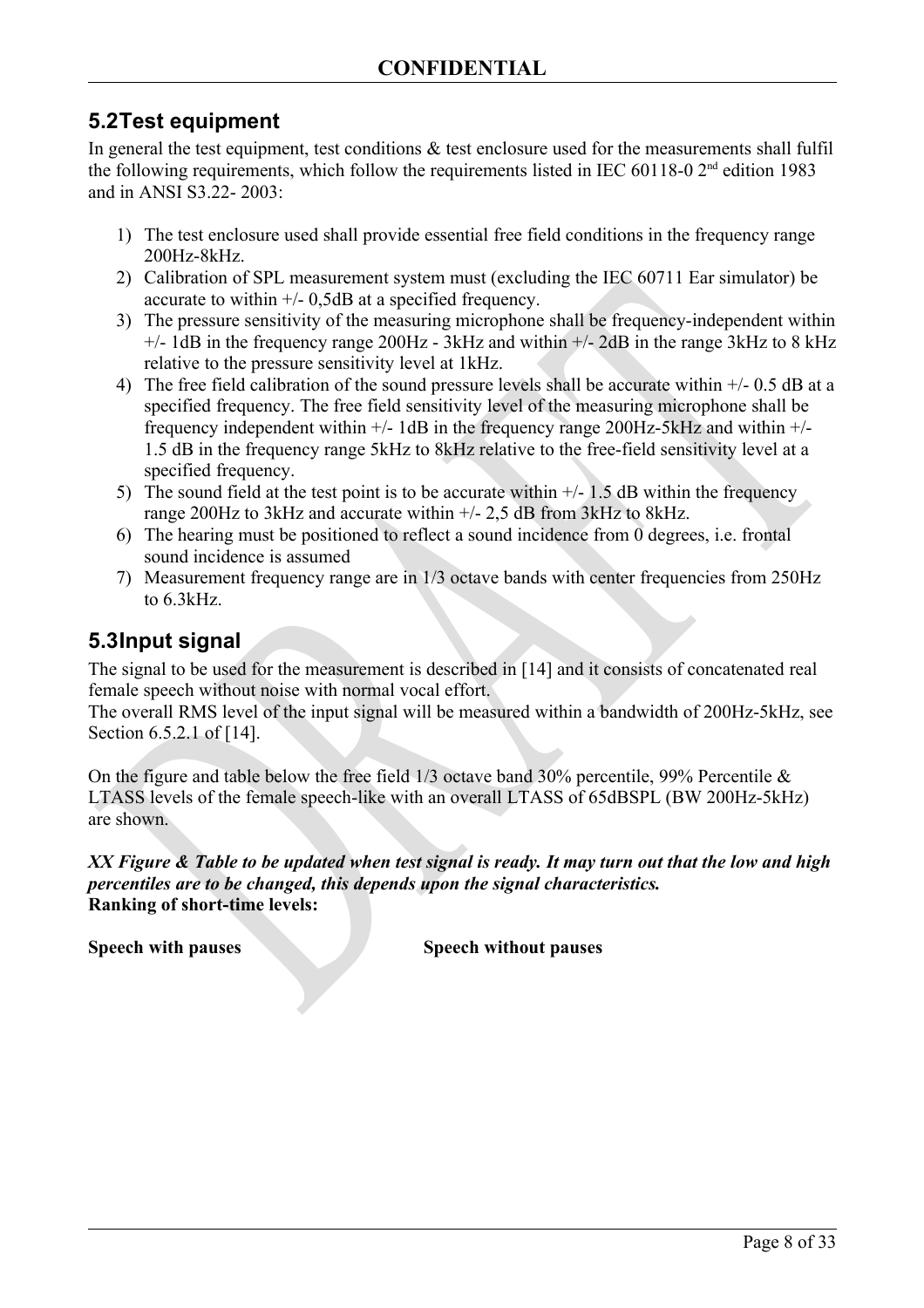

**Figure 4: Percentile distribution of the input signal** 





**Figure 5: Input signal 30%,65%, 99% percentiles & LTASS vs. 1/3 octave frequency band**

| Data       | 250 | 315 | 400 | 500 | 630 | 800 | 1000 | 1250 | 1600 | 2000 | 2500 | 3150 | 4000 | 5000 | 6300 |
|------------|-----|-----|-----|-----|-----|-----|------|------|------|------|------|------|------|------|------|
| 30%        |     |     |     |     |     |     |      |      |      |      |      |      |      |      |      |
| percentile |     |     |     |     |     |     |      |      |      |      |      |      |      |      |      |
| 65%        |     |     |     |     |     |     |      |      |      |      |      |      |      |      |      |
| percentile |     |     |     |     |     |     |      |      |      |      |      |      |      |      |      |
| LTASS      |     |     |     |     |     |     |      |      |      |      |      |      |      |      |      |
| 99%        |     |     |     |     |     |     |      |      |      |      |      |      |      |      |      |
| Percentile |     |     |     |     |     |     |      |      |      |      |      |      |      |      |      |

**Table 1: 1/3 octave band levels in dBSPL of the female reference input signal** 

### <span id="page-8-0"></span>**5.3.1 Shaping the input signal**

The measurement method has two options: the insertion gain (preferred option) and the coupler gain. Depending on the option, the input signal has to be shaped in a specific manner.

#### **5.3.1.1 Preferred: insertion gain**

The input signal accompanying traditional measurement methods is usually specified under free field conditions. As described in the scope, the proposed method shall obtain measurement results which are comparable to results which would be obtained when measuring on a person. I.e. when the hearing aid is positioned on a person the free field condition no longer applies. This will be accounted for using the free field to head transformation.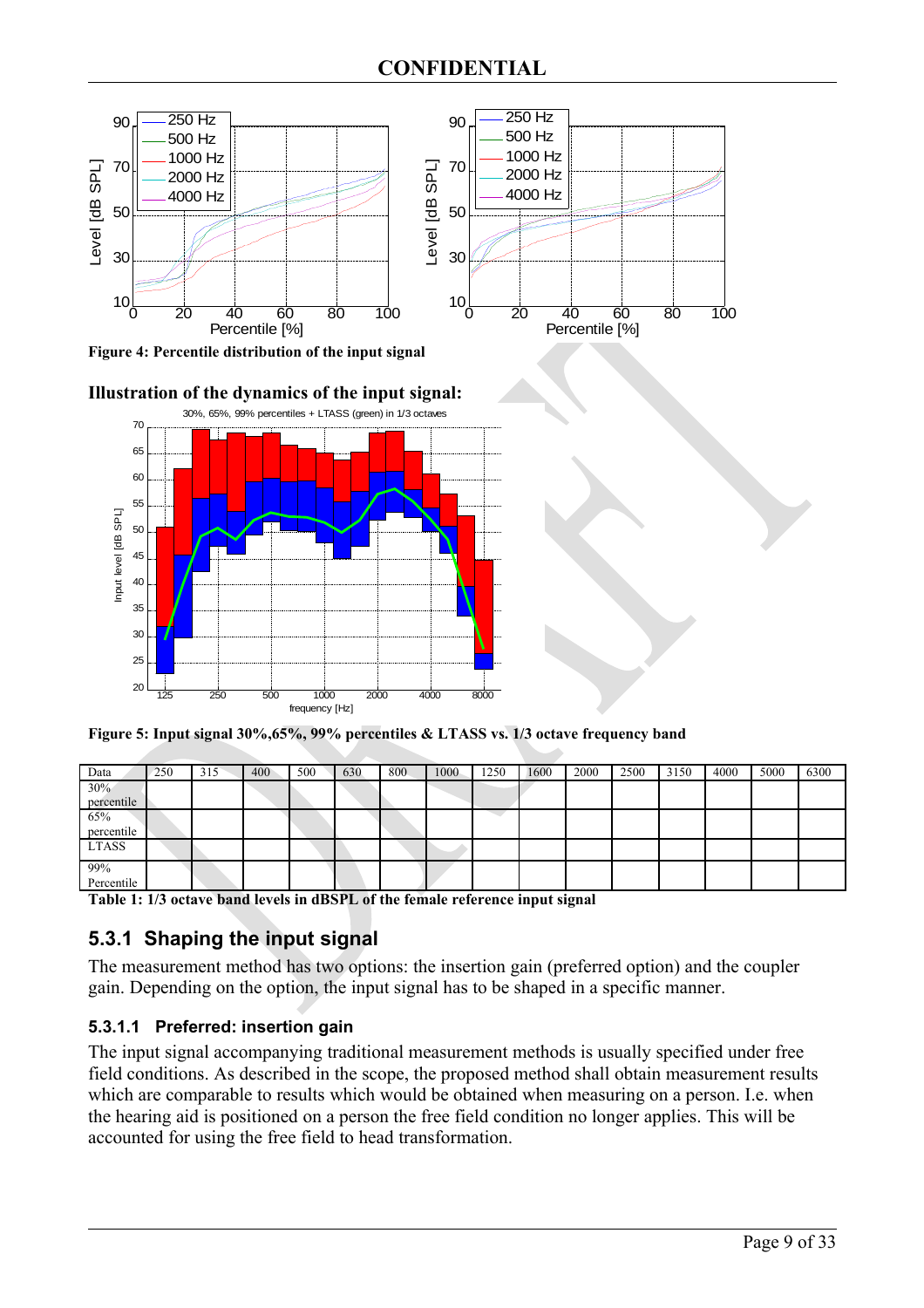For the hearing aid response measurements, this transformation is also known as the microphone location effect, the MLE. I.e. the free field input signal, is to be shaped/filtered with the MLE transfer functions. Data used are specified in IEC 60118.8, Annex A, Table 1.See data reproduced in below:



**Figure 6: MLE according to IEC 60118-8, 2005**

If the input signal is not shaped acc. to this, the used data sets shall be stated. The MLE-data appropriate for the actual hearing aid shall be used.

For the open-ear response measurements, this transformation is known as the Open Ear Gain (OEG). I.e. the free field input signal, is to be shaped/filtered with the OEG transfer function. The preferred OEG data to be used is obtained from IEC 118-8, 2005, which is measured on a KEMAR mannequin see data below.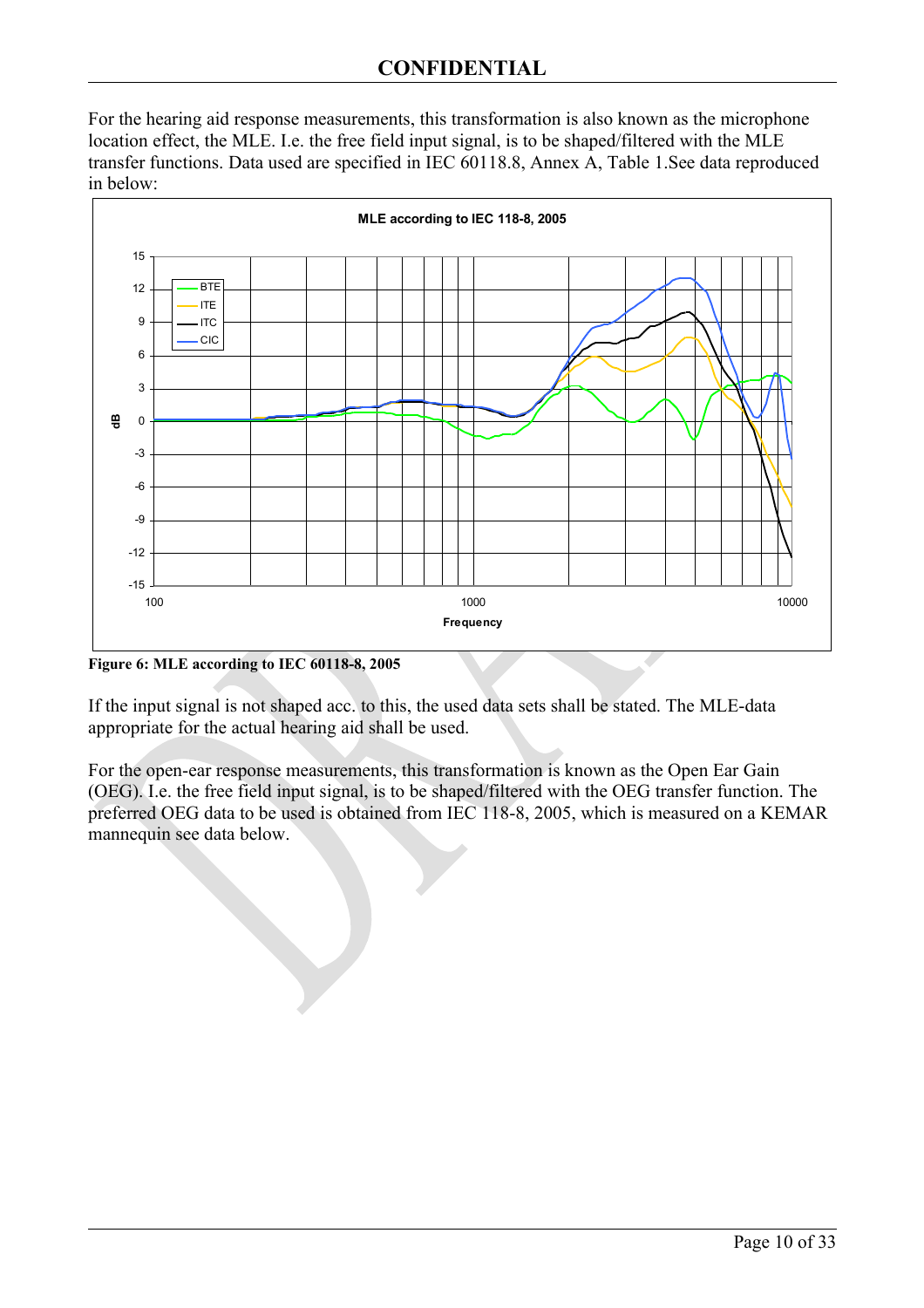

**Figure 7: Open Ear Gain (OEG) according to IEC 118-8, 2005**

If the OEG specified here is not used the used data, shall be stated.

#### **5.3.1.2 Optional: coupler gain**

The proposed method also supports coupler measurements: both the input signal applied to the hearing aid and the input to be subtracted from the hearing aid output is free field. Hence there are no transformations needed.

## <span id="page-10-1"></span>**5.4Ambient noise**

The validity of the measurements must be verified. The ambient noise in the frequency range shall be sufficiently low. The requirement is that measured 1/3 octave band levels within the measurement bandwidth 1/3 octave 250Hz to 6.3kHz should be 10 dB or more below the measured input & output values. If the condition can not be met the, validity of the measurement result is questionable.

Due to the probability of varying ambient noise level during the measurement period, any large ambient noise level variations during measurements must be avoided. Especially regarding the soft components, e.g. the 30% percentile input levels, the noise floor can affect the measurement result.

## <span id="page-10-0"></span>**5.5Earphone coupler and attachments**

For measurement of the hearing aid output, the ear simulator according to IEC 711 [\[14\]](#page-32-6) is the preferred coupler. Furthermore the Zwislocki coupler [\[14\]](#page-32-5) can be used as it yields results that are comparable to the IEC ear simulator. The IEC 711 ear simulator or the Zwislocki will provide an impedance termination of the hearing aid under test which is comparable to a real ear. Standard coupler adaptors are to be used i.e. the ear simulator adaptors for ITE & BTE instruments acc. to the IEC 711 standard or the ANSI S3.25-1989.

If it is not possible to use the IEC 711 or Zwislocki coupler, a 2 cm<sup>3</sup> coupler, according to ANSI standards 3.7 [\[14\]](#page-32-4) or IEC 60318-5 [\[14\]](#page-32-3), can be used. The 2cc HA-1 coupler is used for ITE hearing aids and the 2cc HA-2 for BTE hearing instruments.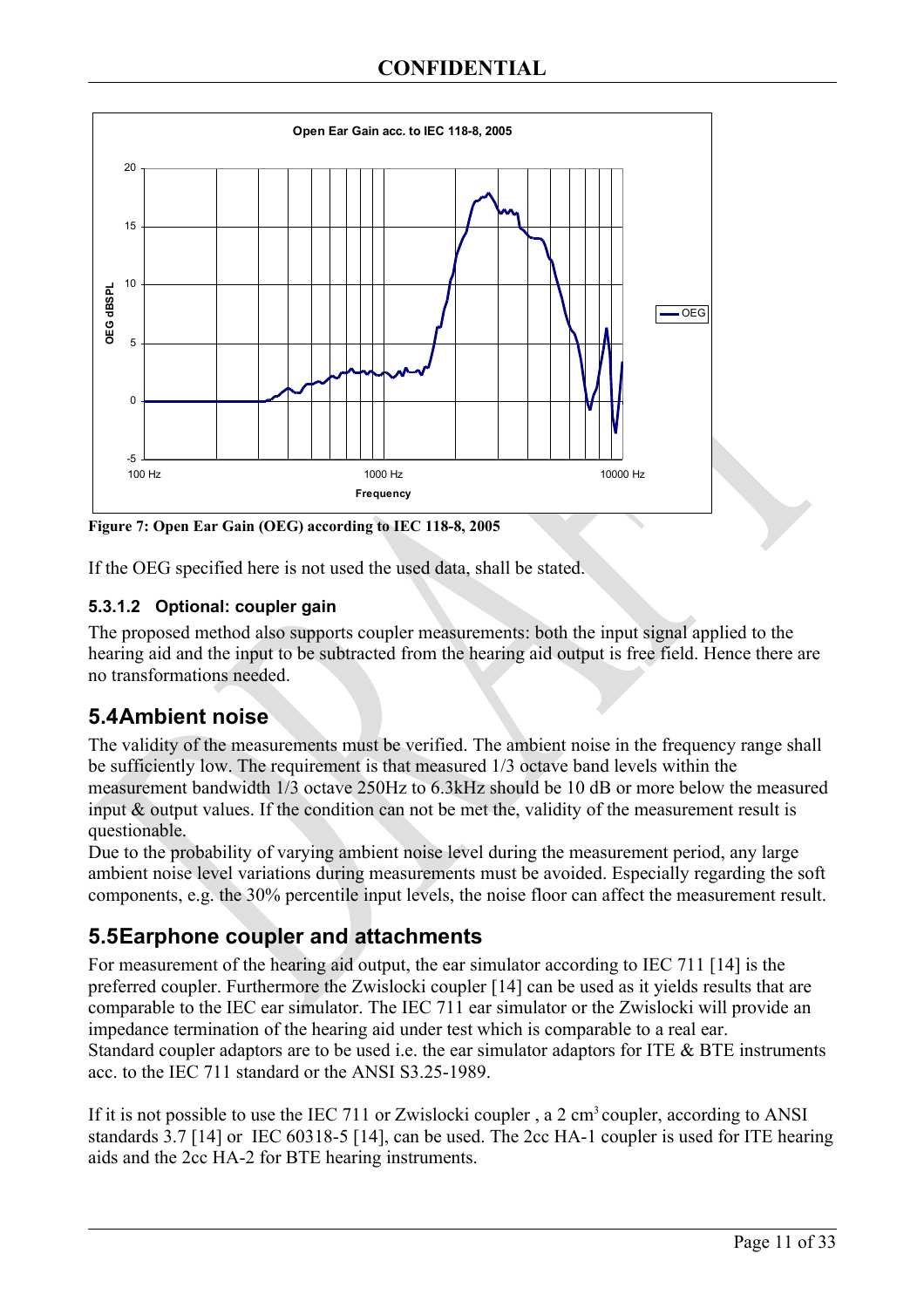The used coupler and adaptor must be clearly stated, providing reproducibility of the measurement.

Results comparing 2cc and IEC711 coupler measurements will differ to each other mainly due to differences in receiver load. During the analysis, a correction will be applied for this difference, see Section [7.2.5.](#page-17-2) Section [10](#page-22-0) (Annex 2) discusses in further detail the expected differences between 2cc coupler, IEC 711 coupler, and real-ear measurements.

*N.B: The used setup must be specified in enough details to reproduce the complete setup.*

### <span id="page-11-0"></span>**5.61/3 octave filter specification**

The used 1/3 octave band filters must fulfil the IEC 61260 "Electroacoustics – Octave-band and fractional-octave-band filters" class 2 requirements in the frequency range 200 Hz - 8 kHz, i.e. covering the 1/3 octave band filter in the specified frequency range from 250Hz to 6.3.kHz.

Page 12 of 33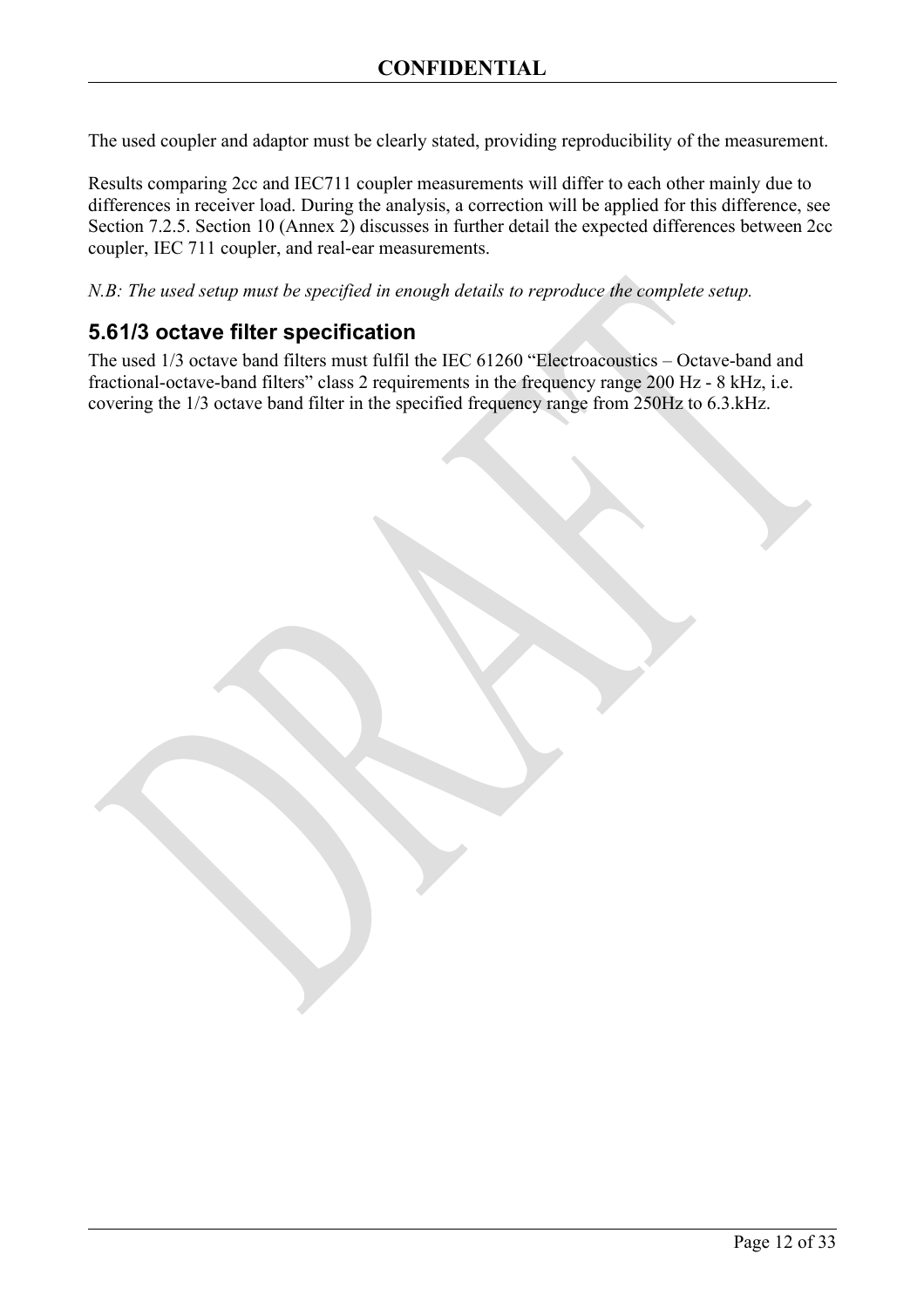## <span id="page-12-4"></span>**6 Programming the hearing aid**

As stated in the foreword  $\&$  scope, the main idea is to measure the hearing aid in a setting which compares well to the end user setting.

It must be clearly specified how the instrument has been programmed, i.e. which selections, features and trimmer actions are made in the fitting software.

There however might be exemptions to this, e.g. having a hearing aid only allowing open vent selections in the fitting software. The vendor might add a meta-purpose button to the fitting software which set's the fitting software up and program the hearing aid in its appropriate setting. The selections should be visible in the fitting software after activating this meta–purpose button.

*In general all settings of the hearing aid, necessary to reproduce the measurement results, shall be clearly presented and be reproducible.*

## <span id="page-12-3"></span>**6.1Audiograms and user experience**

The manufacturer of the hearing aid shall state one appropriate audiogram from the audiograms stated below to be used in the fitting software, typical a best fit, within the hearing aids fitting range. Vendor should state which additional parameters are needed for setting up the fitting software to reproduce the hearing aids setting in which it was measured.

Recommended is a std. adult, experienced user. But the typical target group of the instrument may be used as well. Again the need for a unique description of the setup applies.

*XX Karolinska Intistute, Sweden is to provide std. audiograms. Nicolai Bisgaard & Martin Dahlquist drives this task. Expect app. 5 std. audiograms which covers app. 60% of 19000 persons in database. Siemens & Frank Rosenberger has access to a database with data from app. 20000 persons. A benefit in combining these might be ideal?*

*XX Fígure & table of audiograms needed.*

### <span id="page-12-2"></span>**6.2Features**

Noise reduction algorithms, feedback suppression systems, echo cancellation etc. should be set to end-user settings, i.e. the default settings from the fitting software. In some cases a special setting, may be recommended to increase reproducibility of the measurements.

Again: *In general all settings of the hearing aid, necessary to reproduce the measurement results, shall be clearly presented and be reproducible.*

### <span id="page-12-1"></span>**6.2.1 Directionality**

Hearing aids with directional microphones shall be set to omni directional mode if possible.

### <span id="page-12-0"></span>**6.2.2 Vent selection**

A closed vent is to be used for the insurance of a well defined measurement setup. In cases where this selection is not available the manufacturer can provide a special setting/setup handling this or choose to use an available vent selection. *The use vent selection must be clearly stated.*

**I.e. this proposal focuses upon representation of simulated real ear gain of hearing aids programmed and measured using a closed vent. This is mainly due to expected large variances of the test results when measuring on an open system.**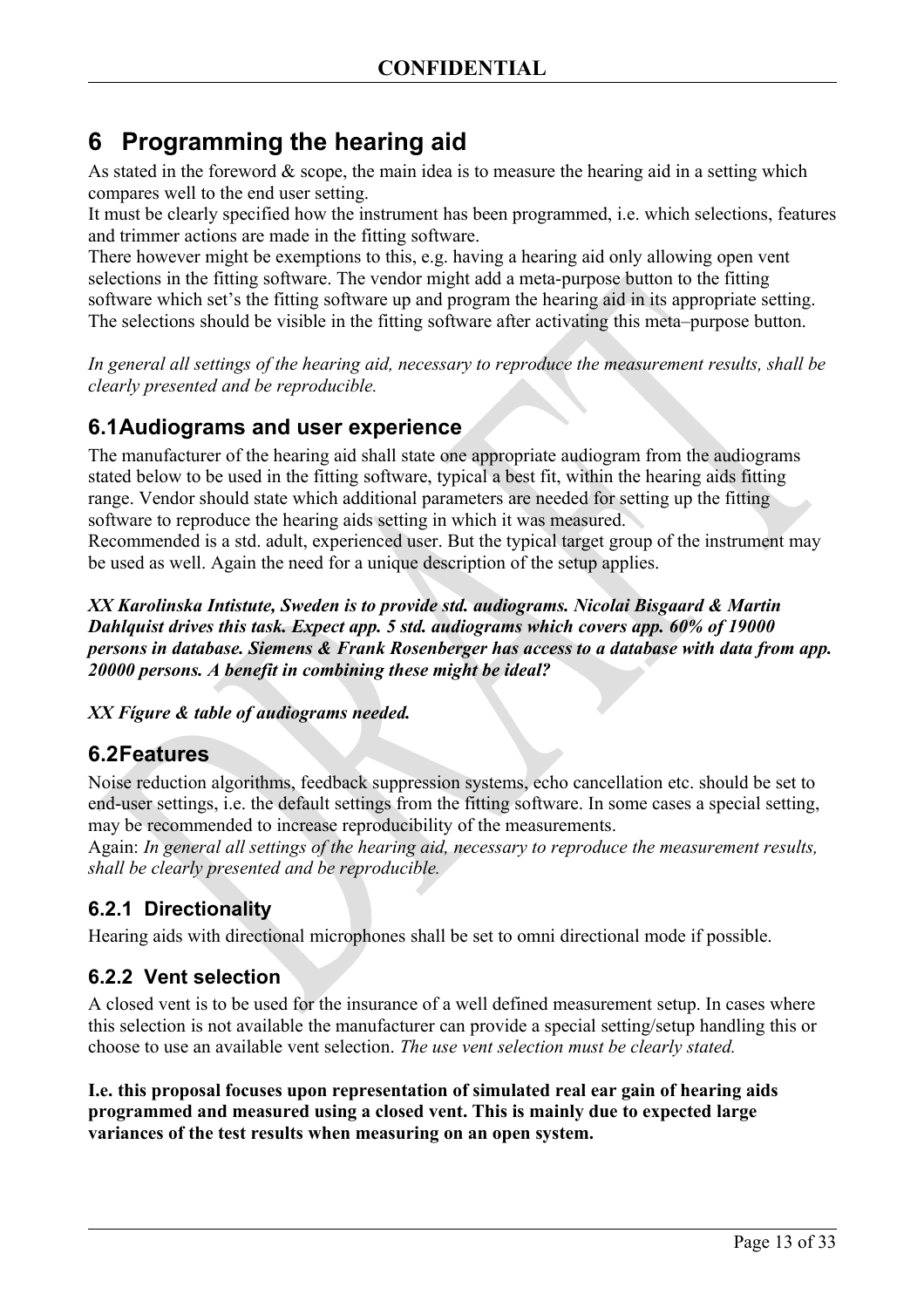## <span id="page-13-3"></span>**7 Measurements & analysis**

### <span id="page-13-2"></span>**7.1Measurements**

60 seconds of the test signal shall be used for every measurement. The first 15 seconds are used to stabilize the hearing aid. The manufacturer may specify a longer stabilisation time if needed, but the measurement time (45 seconds) is fixed, i.e. the time signal which is analysed, is fixed. The recommended signal is the signal in Section [5.3.](#page-7-0) The overall RMS level of the free-field input signal will be calculated according to the Section [5.3.](#page-7-0) The recommended overall RMS-level of the free-field input signal is 65 dB SPL.

A measurement at only one overall RMS level will not always result in a sufficient characterization of the hearing aid gain. A measurement at one level can only characterize the hearing aid as fast compressing or not. To characterize all hearing aids which may be characterized as linear, slowly compressing, fast compressing, and or expanding, the hearing aid also must be measured using the same input signal as described above, but with an overall RMS level of 80 dB SPL. Optionally the hearing aid may also be measured with an overall RMS level of 55 dB SPL. All levels are measured as specified in Section [5.3.](#page-7-0) This low level may however conflict with noise floor of the measurement system.

### <span id="page-13-1"></span>**7.1.1 Frequency range**

Measurements with  $1/3$  octave band level determination with centre frequencies from  $250$  Hz – 6.3 kHz.

## <span id="page-13-0"></span>**7.2Analysis**

Both the input signal and hearing aid output are measured. An overview of the analyisis method is shown in [Figure 8.](#page-14-0)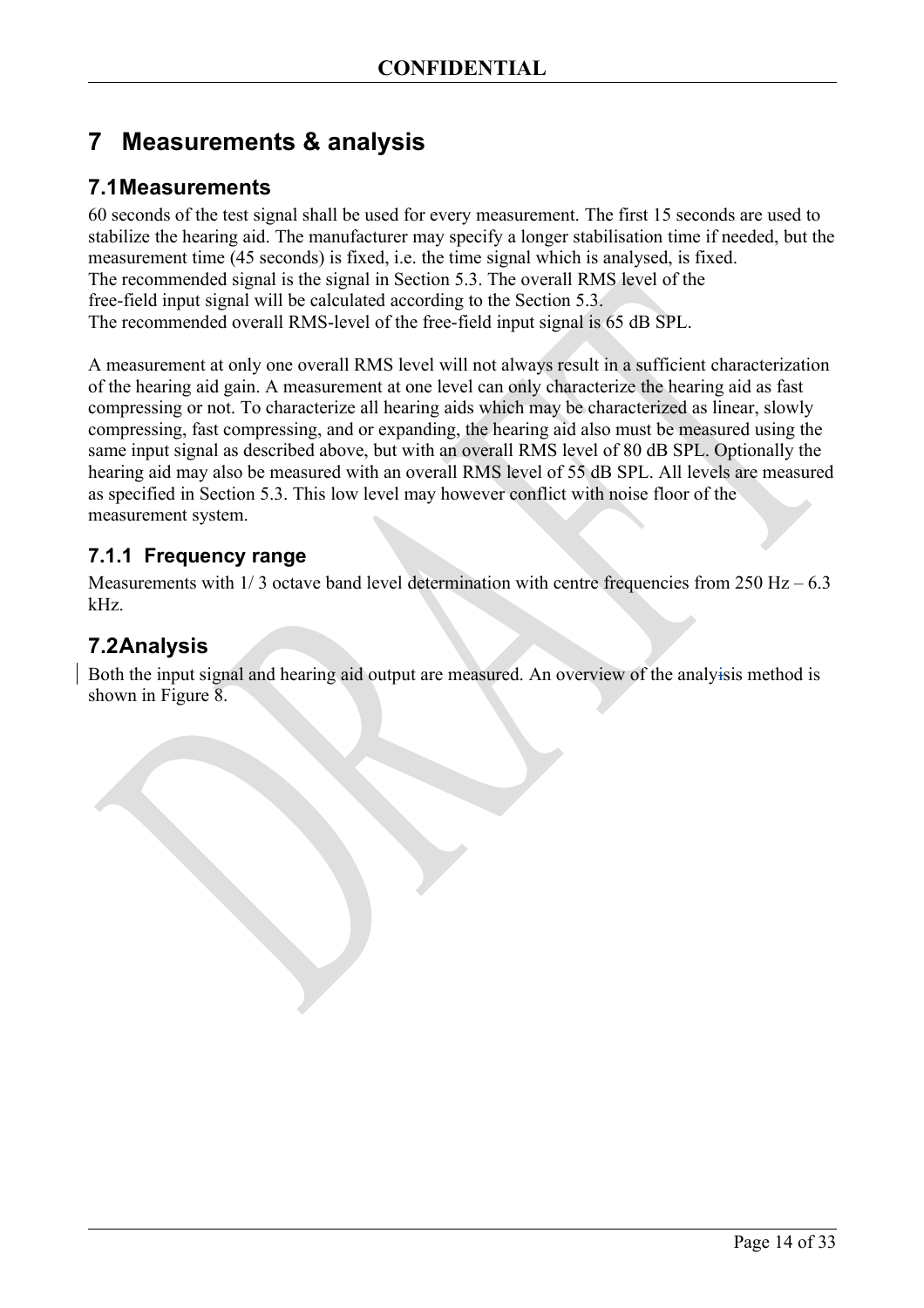

<span id="page-14-0"></span>**Figure 8: Overview of analysis.** 

**Frequency indpendent time-alignment of output signal to input signal based upon a broad band cross correlation method (Sectio[nTime alignment of input & output signal7.2.1](#page-15-3) ) , Filter input and output signals in 1/3 octave bands (Section [7.2.2\)](#page-15-2), Calculation of LTASS of input and output (Section [7.2.3\)](#page-15-1), Determination of short-term RMS values for input and output by time windowingsegmenting in frequency independent window sections with a length of 125 ms (Section [7.2.4\)](#page-15-0).**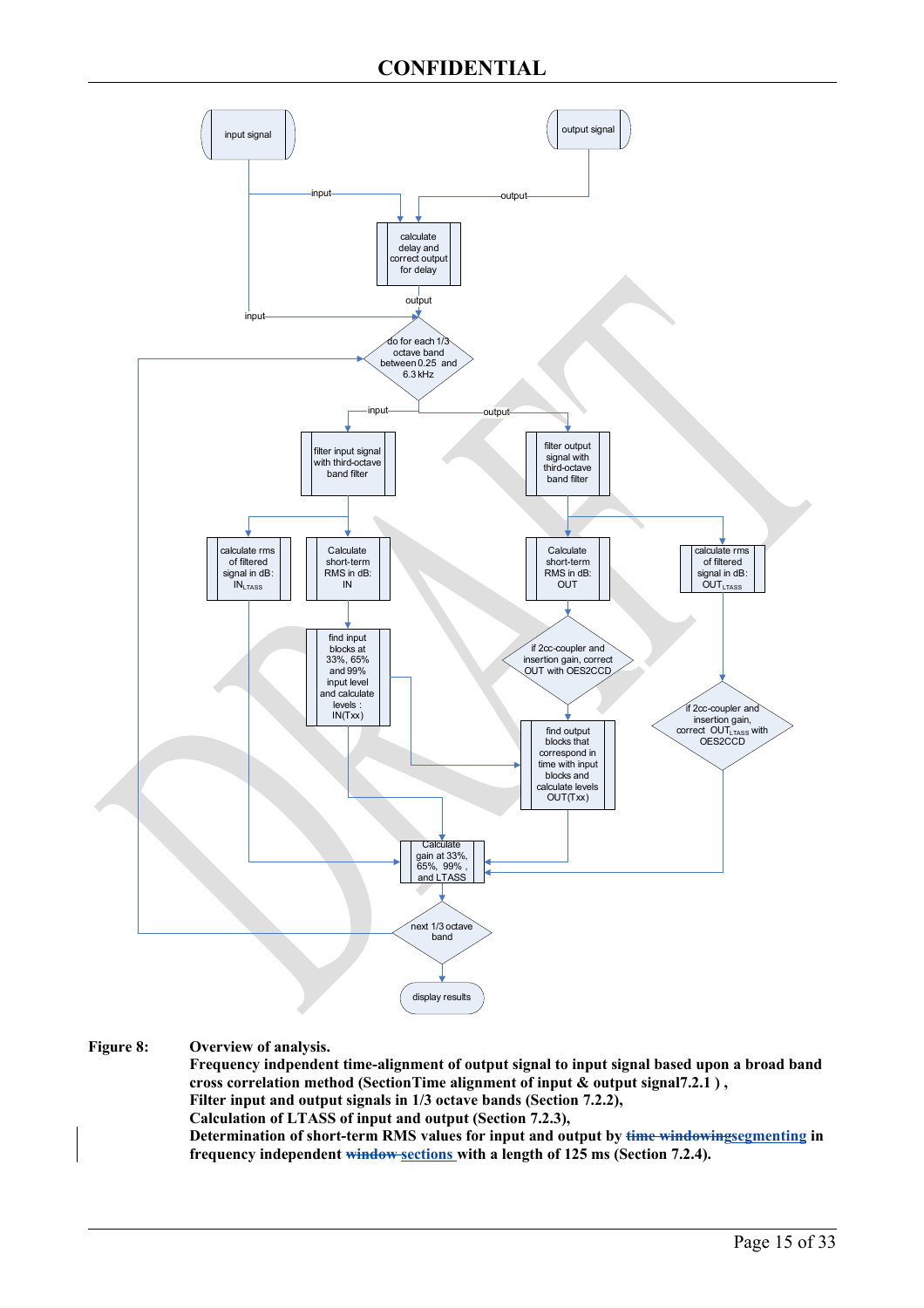```
Correction of output signal for OES2CCD (Section 7.2.5), 
Determination of percentile levels (Section 7.2.6)
Calculation of gain (Secton 7.2.7)
```
Below are some further details listed.

### <span id="page-15-3"></span>**7.2.1 Time alignment of input & output signal**

Due to a processing delay of most digital hearing aids the input and output must be time aligned before analysis. The method for this is based upon a broad band cross correlation method. I.e. the output is time aligned to the input signal.

The time alignment used, i.e. how much is output shifted must be specified for reproduction purposes and should be accurate within 10 ms. It is important that the time shift specified only represents the hearing aid, not the measurement system used.

For LTASS determination no time alignment is needed. Based upon the figures below the amount of time which signal the hearing aid output y(t) has to be shifted is represented.  $\tau_{\text{shift}}$  represents the absolute value where the cross correlation has its maximum.



**Figure 9: Input (blue), output (green) before shift Figure 10: Input (blue), output (green) after shift**

*XX FR, Siemens to provide a updated graphical overview*

#### <span id="page-15-2"></span>**7.2.2 1/3 octave filter**

The input and output signal are filtered with 1/3-octave band filters for each 1/3 octave band from 250 Hz-6.3 kHz, where the 1/3 octave band filters are as specified in Section [5.6.](#page-11-0)

### <span id="page-15-1"></span>**7.2.3 LTASS**

Based upon the filtered time signals, the average RMS value of each complete 1/3 octave band time series are determined. The average RMS value of the input signal in  $dB$  is  $IN<sub>LTASS</sub>$  and the average RMS value for the output signal in  $dB$  is  $OUT_{LTASS}$ .

### <span id="page-15-0"></span>**7.2.4 Short term RMS values**

Based upon the filtered time signals, the short-term RMS values of the input and output signals are determined. The calculation of short term RMS values involves parameters such as integrationperiod, overlap factor of windows, window lengths etc. These aspects are addressed below: First the filtered time signal is segmented into sections as shown in [Figure 11.](#page-16-0)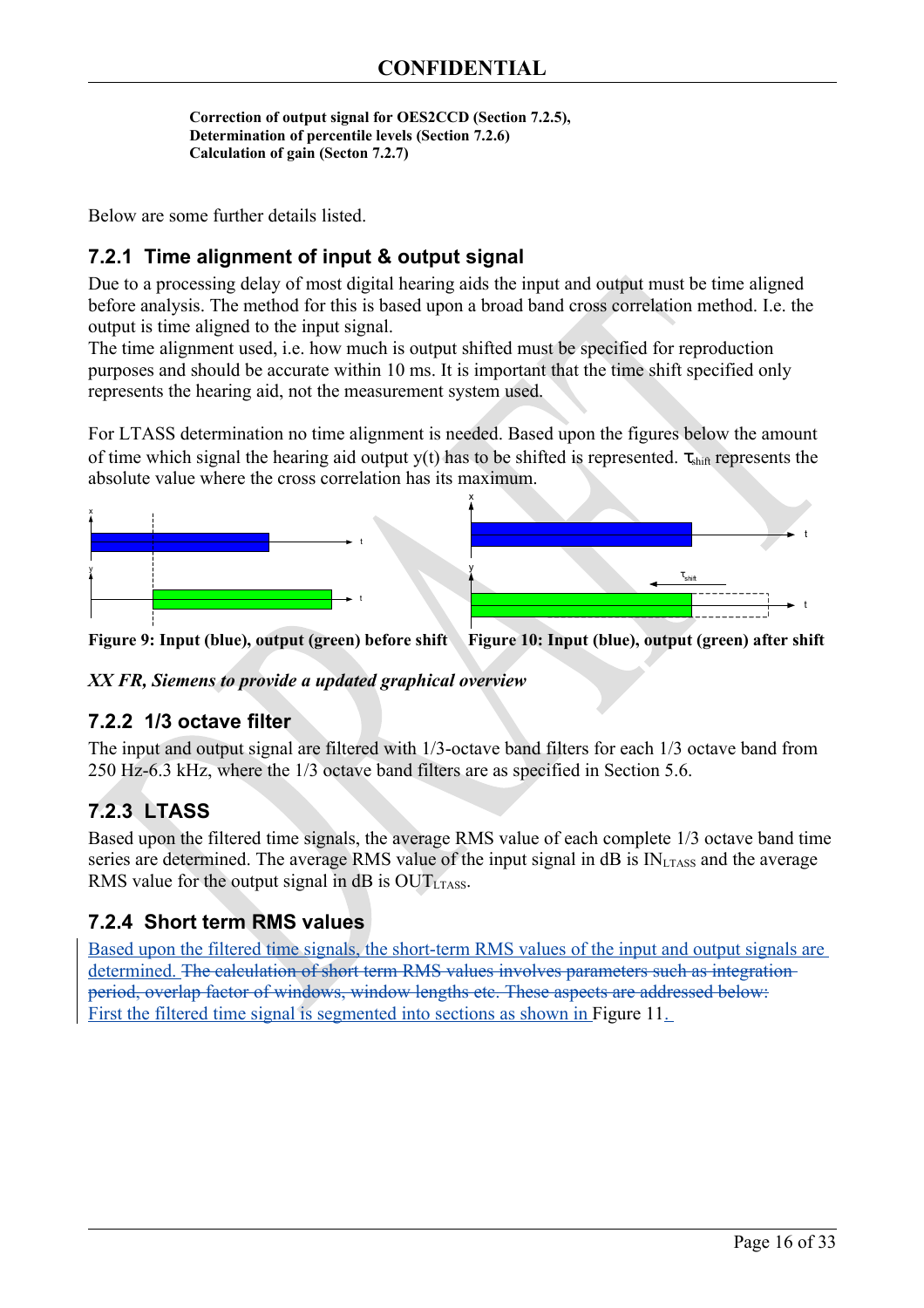

<span id="page-16-0"></span>**Figure 11: Segmentation of signal for determination of short-term RMS values.** 

The calculation of short term RMS values involves parameters such as integration period, overlap factor of sections, section lengths, window functions etc. These aspects are addressed below:

### **7.2.4.1 Window Section length**

The window length of the sections lengths are frequency independent and for each 1/3 octave band from 250 Hz – 6.3 kHz equal to 125 ms [\[14\]](#page-32-7). ee.

### **7.2.4.2 Window Section overlap**

The sections overlap with 50%. Overlap: 50% I.e. 2 time windows sections pr. defined windowsection length.

### **7.2.4.3 Window shape**

A rRectangular window is applied to each section. .

### **7.2.4.4 RMS calculation**

The short term RMS values are the RMS values of each section of the filtered time signal in dB.

The short term RMS values for the input signal is IN and the short-tem RMS-values for the output is OUT.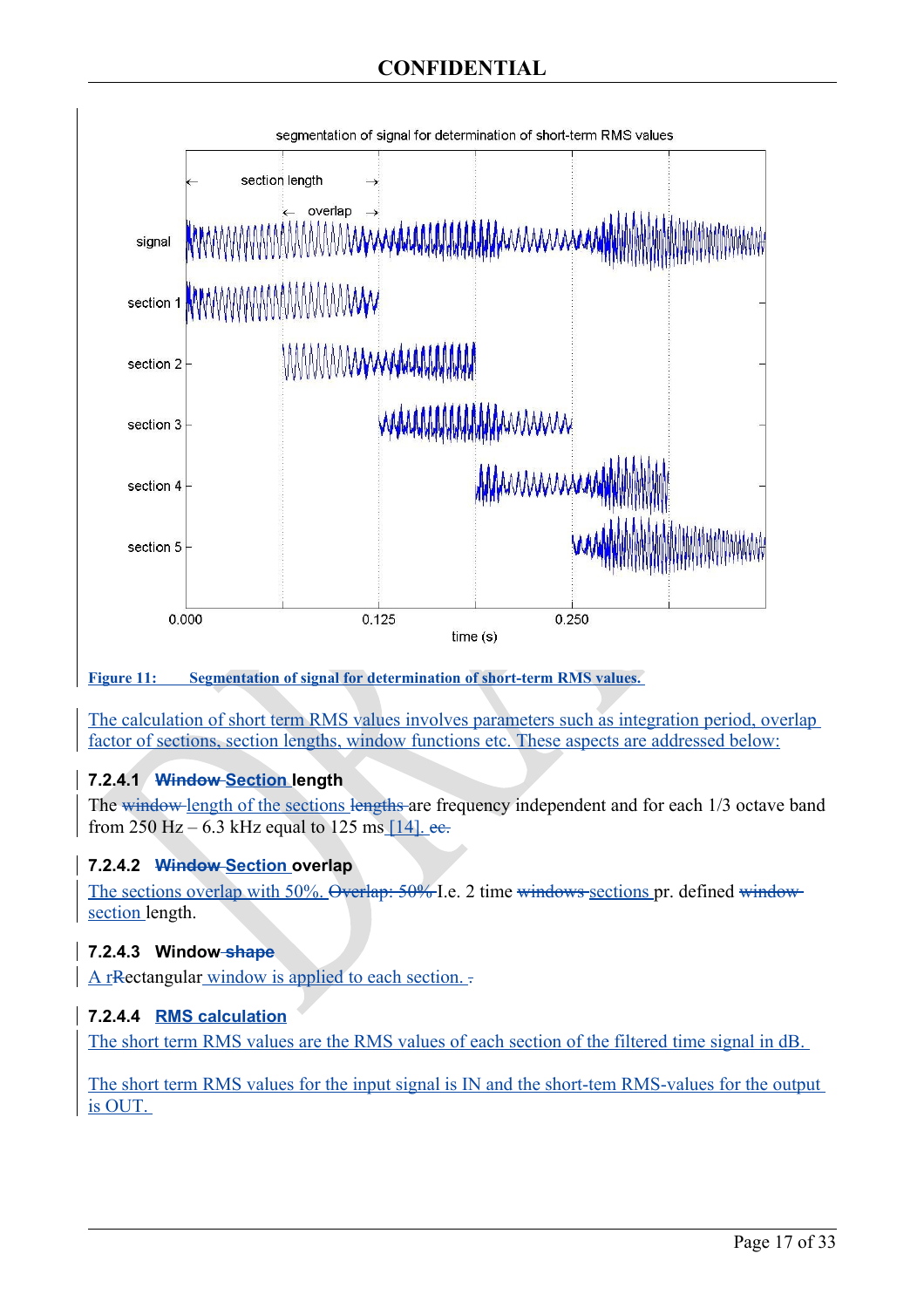### <span id="page-17-2"></span><span id="page-17-1"></span>**7.2.5 Correction for use of 2cc-coupler.**

#### **7.2.5.1 Preferred: Insertion Gain**

Results comparing 2cc and IEC711 coupler measurements will differ to each other mainly due to differences in receiver load. The measured output signal will be corrected to simulated eardrum dB SPL by applying an  $OES\rightarrow 2CCD<sup>1</sup>$  $OES\rightarrow 2CCD<sup>1</sup>$  $OES\rightarrow 2CCD<sup>1</sup>$  transformation.

| Table 2 shows the recommended OES <del>D</del> 2CCD values. |  |  |  |  |
|-------------------------------------------------------------|--|--|--|--|
|-------------------------------------------------------------|--|--|--|--|

|                   | 250 | 315 | 400 | 500 | 630 | 800 | 1000 | 1250 | 1600 | 2000   | 2500 | 3150 | 4000 | 5000 | 6300 |
|-------------------|-----|-----|-----|-----|-----|-----|------|------|------|--------|------|------|------|------|------|
| OES2CCD<br>  HA-1 | 4   | 4   |     | 4.2 | 4.3 | 4.5 | 5.2  | 6.   | 6.6  | 8      | 9.3  | 10.5 | 12.2 | 13.6 | 14.7 |
| OES2CCD<br>  HA-2 | 4   |     |     | 4.2 | 4.3 | 4.5 | 5.2  | 6.   | 6.6  | o<br>o | 9.3  | 10.5 | 12.2 | 13.6 | 14.7 |

<span id="page-17-3"></span>**Table 2: Recommended OESD2ccCD values as function of third-octave frequencies.** 

The values for HA-1 are from [\[14\]](#page-32-9),[\[14\]](#page-32-8) and the values from HA-2 are from [\[14\]](#page-32-9), [\[14\]](#page-32-8).

If another OESD2CCD correction is applied to the measured output of a 2CC coupler, the correction must be specified.

More background information on this topic is available in [Annex 2: Real Ear Measurement](#page-22-0) [comments](#page-22-0)

The correction is as follows:

and

 $OUT = OUT + OESB2CCD;$ 

 $OUT_{LTASS} = OUT_{LTASS} + OES2CCD$ .

where OUT are the short-term RMS values in dB for a specific  $1/3$  octave band of the output signal, OES2CCD is the OES2CCD value for that specific  $1/3$  octave band, and OUT $_{LTASS}$  is the LTASS of the output signal of that specific 1/3-octave band in dB (Section [7.2.3\)](#page-15-1).

#### **7.2.5.2 Optional: Coupler gain**

Coupler gain depends on the kind of coupler and therefore no correction will be applied.

### <span id="page-17-0"></span>**7.2.6 Calculation of input levels of percentiles.**

Based upon the short term RMS-levels of the input analysed input data, i.e. IN(N) in each 1/3 octave band, the 30% percentile, LTASS, 65% and 99% (peak) percentile & levels are calculated. From the analysed short term RMS-levels of the input data levels, the data sections where the input levels are within +/- 3 dB from 30% percentile, 65%, 99% (peak) percentile levels are determined,  $T_{30}$ ,  $T_{65}$  and  $T_{99}$ . I.e. IN( $T_{30}$ ), IN( $T_{65}$ ) IN( $T_{99}$ ) where  $T_{XX}$  is a subset of N.

The filtered OUT data of at the equivalent input levels ame sections are determined, i.e. the output levels  $OUT(T_{30})$ ,  $OUT(T_{65})$ ,  $OUT(T_{99})$  are determined.

See graphical description below:

Look up time slots, sections, where 30th, 65th and 99th percentile occur in the input signal:

<span id="page-17-4"></span><sup>&</sup>lt;sup>1</sup> The difference between a real-ear measurement and coupler measurement is called a Real Ear Coupler Difference (RECD). In this case, it is a Occluded Ear Simulator 2cc Difference. Hence (OESD2CCD)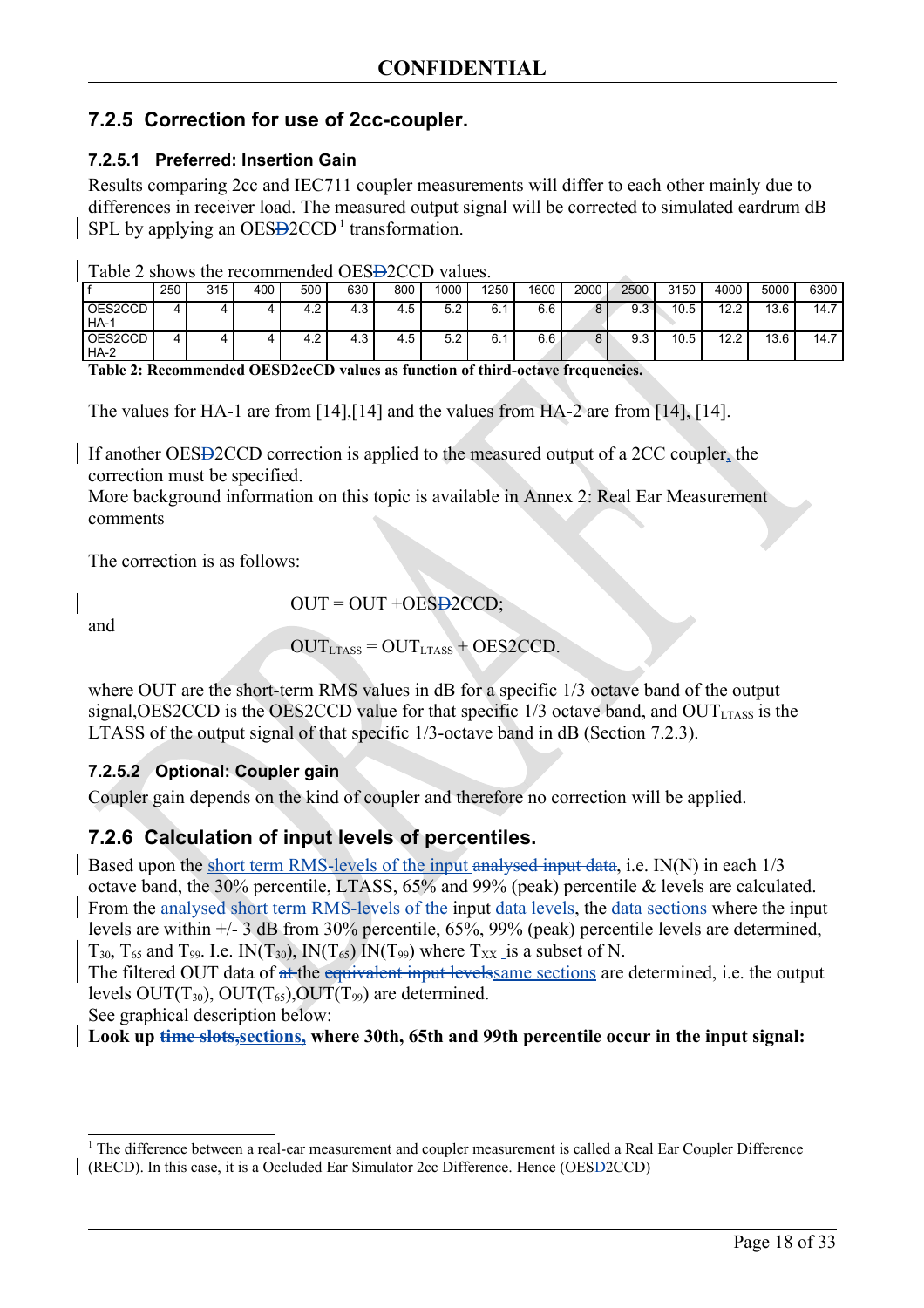### **CONFIDENTIAL**



relate to corresponding time slots in output signal ("time-aligned gain"):



**Figure 12: Illustration of the method for obtaining "time aligned gain"**



**Figure 13: Average gain for 30th, 65th and 99th input percentile for each band**

## <span id="page-18-0"></span>**7.2.7 Gain calculation**

#### **7.2.7.1 Preferred: Insertion gain**

The insertion gain is calculated using the input signal, as measured in [Figure 1,](#page-4-0) and the output signal, as measured in [Figure 2.](#page-5-0)

Based upon these input and output, is the gain for the sections Txx is determined as:

#### $GAIN(Txx) = OUT(Txx) - IN(Txx)$ .

From this gain, the average gain at percentile xx is determined by averaging the gain of the sections Txx energy-wise: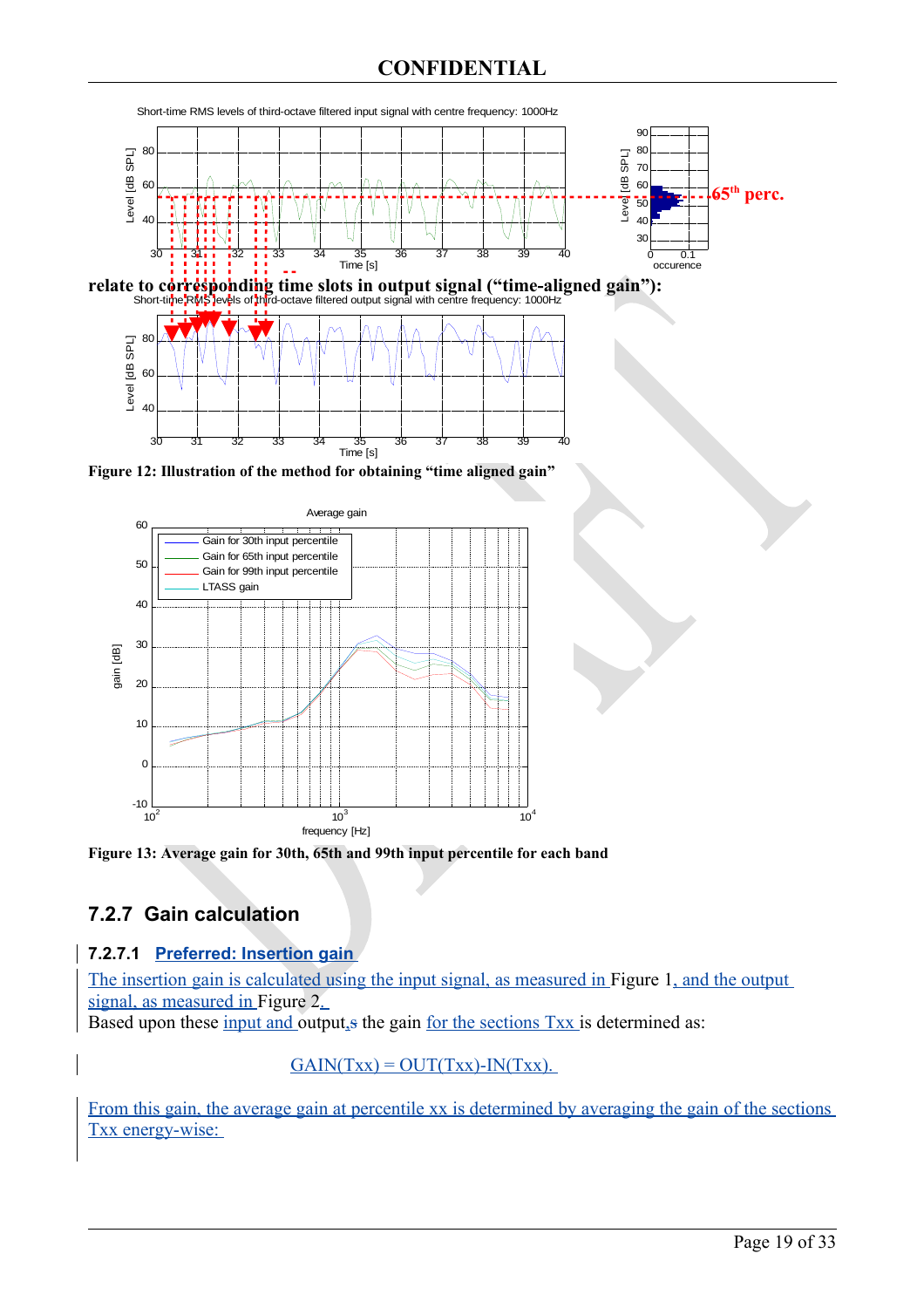### **CONFIDENTIAL**

Gain  $(T_{XX}) = 10*log10(mean(10\text{°CUTEAIN}(T_{XX})/10 - IN(T_{XX})$ )).

Regarding LTASS determination, the complete measured time series (excl. stabilisation time) is filtered in 1/3 octave and the average RMS levels are determined. I.e. the corresponding LTASS formula looks like this:

 $Gain_{LTASS} = OUT_{LTASS} - IN_{LTASS}$ 

#### **7.2.7.2 Optional: Coupler gain**

The coupler gain is calculated using the input and output signal as measured in [Figure 3.](#page-6-1) Based upon these input and output, the gain for the sections Txx is determined as:

 $GAIN(Txx) = OUT(Txx) - IN(Txx)$ .

From this gain, the average gain at percentile xx is determined by averaging the gain of the sections Txx energy-wise:

 $Gain_{\text{xx}} = 10*log10(mean(10<sup>o</sup>(GAN(T_{\text{xx}})/10))).$ 

Regarding LTASS determination, the complete measured time series (excl. stabilisation time) is filtered in 1/3 octave and the average RMS levels are determined. I.e. the corresponding LTASS formula looks like this:

 $Gain_{LTASS} = OUT_{LTASS} - IN_{LTASS}$ 

N.B: Section [5.3.1](#page-8-0) has explained that IN and OUT have been measured with different signals depending on the measurement method

1. Preferred: Insertion gain

- IN: the recording of the reference microphone to the OEG-filtered input signal
- OUT: the recording of the coupler microphone to the MLE-filtered input signal
- 2. Optional: Coupler gain:
	- IN: the recording of the reference microphone to the free-field (=unfiltered) input signal
	- OUT: the response of the coupler microphone to the free-field (=unfiltered) input signal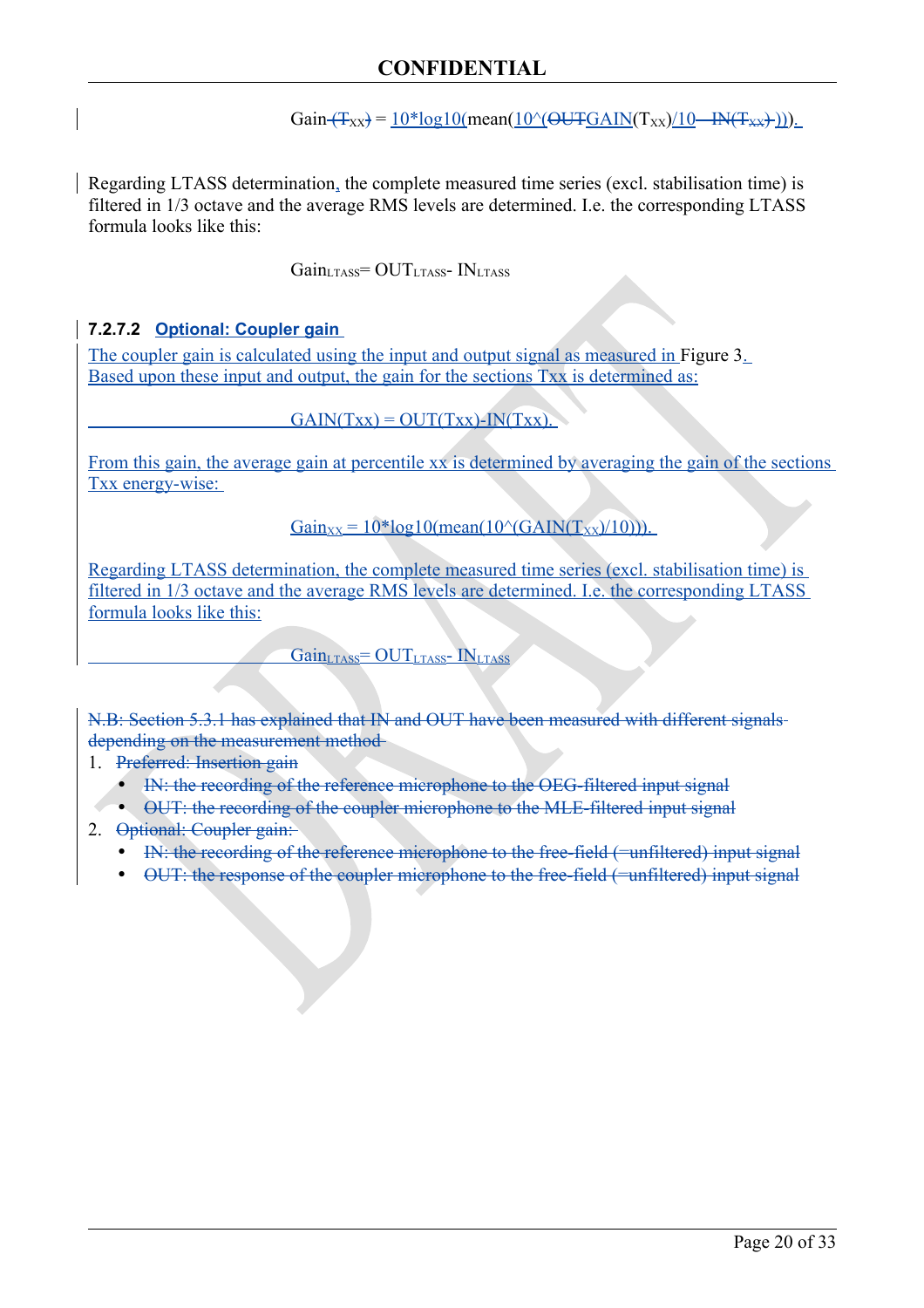## <span id="page-20-1"></span>**8 Data presentation**

The gain data calculated, i.e. gain at 30% percentile, LTASS, 65% & 99% percentile input levels are presented on the same graphs, clearly identifying each data set. See example below:



**Figure 14: Gain illustration**

It is recommend showing the LTASS gain using the different input signal levels simultaneously in the same graph. This will provide increase knowledge of compression system in the tested hearing aid.

## <span id="page-20-0"></span>**8.1Which gain views can be expected?**

In general a hearing aid with linear gain will show identical data for all data sets, and the larger the compression ratio the larger the spread of gain will become. A compressing hearing aid with slow time constants will show identical gain for all data sets. This compression type can be illustrated when comparing gain with different input signal levels.

The faster the time constants are in a compressing hearing aid the larger the gain spread for the different percentiles will be.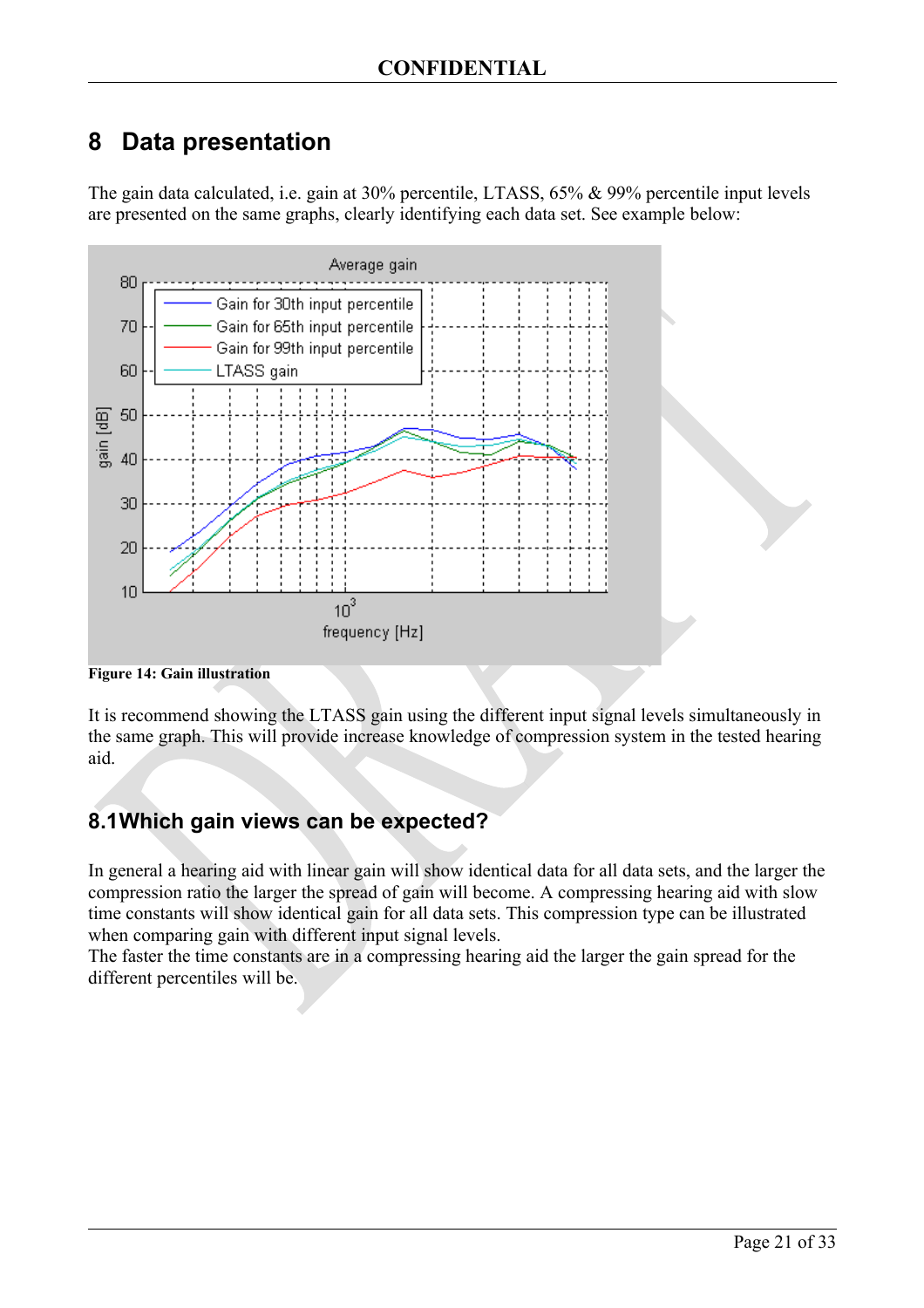## <span id="page-21-0"></span>**9 Annex 1: Pure tone vs. speech-like signal measurements**

The frequency response of hearing aids has traditionally been obtained with a swept pure tone input signal whose level is held constant while the system output is monitored over the frequency range of interest. Some standards exist which utilises a time-stationary, steady-state broad-band noise, which is more typical of the complex input signals that hearing aids are required to process in nonlaboratory real-world environments. However, to date, no standardized document exists that denotes procedures for testing hearing aids with a **modulated** broad-band input signal.

The intent of the present document is to describe the frequency response of hearing aids in their mode as presented to an average end-user, regardless of whether automatic signal processing such as AGC, noise reduction etc. is incorporated or not. Care in selecting the most appropriate methods for characterizing e.g. AGC systems is only one manifestation of a growing awareness in hearing aid measurements: the more sophisticated signal processing techniques are employed such as, for example, frequency-selective input or output compression, the more the selection of appropriate measurement signals and measurement techniques becomes crucial to realizing the goal of obtaining meaningful performance measures.

Frequency response curves developed for hearing aids with level dependent frequency response, or for AGC hearing aids with frequency dependent compression threshold using swept pure tones at varying input levels may not be representative of the response using complex signals. This occurs with the swept-tone method because only one frequency is presented at a time and the control system responds to each frequency individually. In the case of AGC hearing aids with frequency dependent compression threshold tested at high input levels, compression may vary with frequency, producing a flattened frequency response curve not representative of the response obtained with a complex input signal.

For an input signal more representative of real use conditions, such as speech, many frequency components are present simultaneously. The test signal specified in this standard has spectral characteristics similar to those of the short-term spectrum of speech and is representative of other important characteristics such as the temporal nature and the amplitude probability distribution of real speech. With this signal, e.g. an AGC detector will respond to a single level, from contributions at many frequencies, not to the individual frequency components. Thus, with this signal, the individual frequency components affected by an AGC loop will retain their relative amplitude relationships.

The new measurement method characterizes the hearing aid performance when applied with a signal with dynamic characteristics of real speech. This new method characterizes the hearing aid performance as used by the end user, to a greater extent than previously available in any proposals or standards.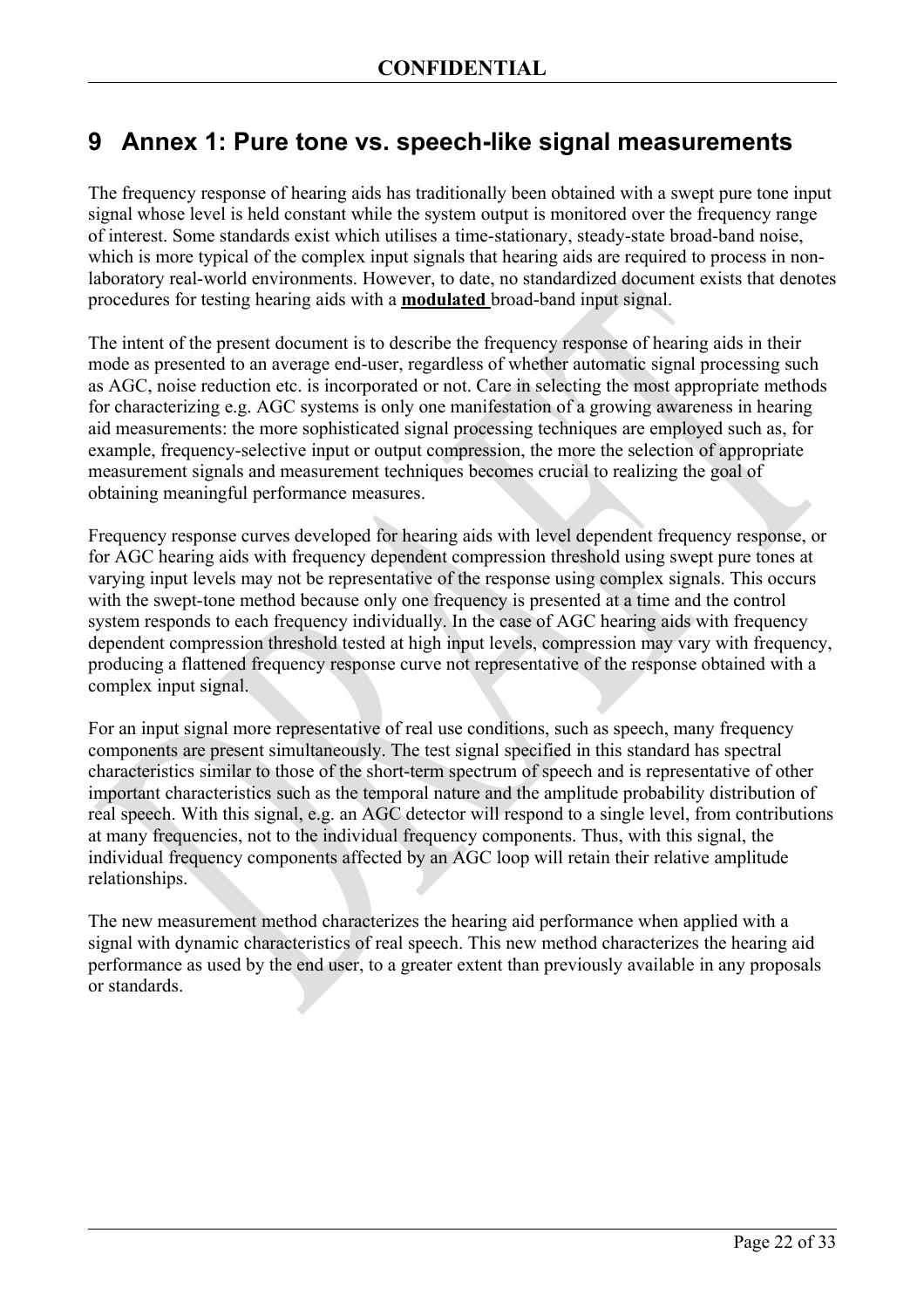## <span id="page-22-0"></span>**10 Annex 2: Real Ear Measurement comments**

The proposed measurement method can be adopted for real ear measurements. It is not supported in the proposal mainly due to the increasing possibility for variability of the measurement results. I.e. reproducibility decreases when applied in real life.

Some of the aspects involved in real ear measurements compared to the proposed simulated real ear coupler measurements are listed below:

#### **0 degrees vs. 45 degrees**

Real ear measurements are performed with both 0 and 45 degrees sound incidence. The used MLE and OEG in the proposed measurements method are based upon 0 degrees sound incidence. This will cause different input levels applied to the HI and a difference in the insertion and/or coupler gain obtained.

#### **OES2 CCD (i.e. Std. RECD) vs. real RECD**

An individual real ear has differences to an ear simulator. The impedance termination/ load of the hearing aid will be different in the two situations. The RECD measured upon a real person will be different form the specified in this measurement proposal. According to [\[14\]](#page-32-9), the standard deviation of RECD is 1.5 dB for frequencies below 1 kHz and it increases linearly to 5dB at 7 kHz.

#### **Standard OES2CCD vs. hearing instrument specific OES2CCD**

The OES2CCD of an individual hearing instrument can differ from the standard OES2CCD. Measurement has shown [\[14\]](#page-32-10), [14], and [14] that variations up to  $+4$  dB can be expected.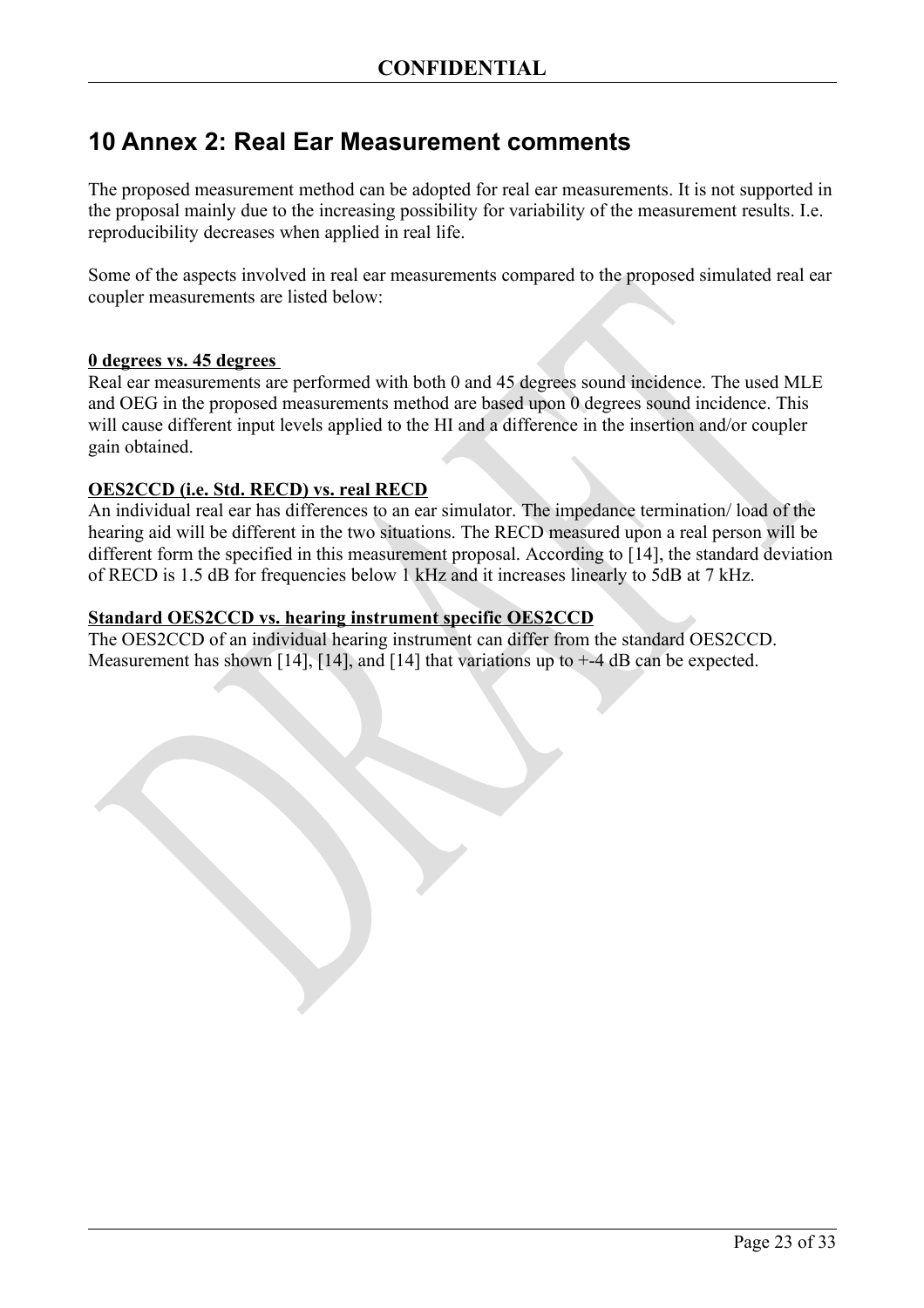

**Figure 15: Mean and standard deviation for OED2CCD (from [\[14\]](#page-32-12)) and RECD (from [\[14\]](#page-32-9)).** 

#### **MLE variations average vs. real persons**

Individual persons and individual HI from different manufacturers will produce exactly the same MLE data as used in this proposal. I.e. this will cause different input levels applied to the HI and a difference in the gain obtained.

frequency

#### **OEG variations**

Individual OEG can be different from the OEG used in the proposal. I.e. real ear insertion gain measurements may show differences, often due to different peak positions of the OEG.

#### **Vent effects**

The measurement proposal assumes a 100% closed system. Real ear fittings all have some sort of leakage, either from an intentional vent and/or from leakage around the mould. Output SPL from the hearing aid at especially low frequencies will be reduced due to leakage. The measurement method proposes using a closed vent in the fitting software ( if available), so that if any vent compensation effects applied in the fitting software will not show up on the measurements when measured in a coupler.

#### **Insertion effects**

Custom (ITE, ITC, CIC) hearing aids are positioned in a (IEC 711 or 2cc) coupler such that the earmould or earshell terminates in the reference plane of the coupler. The reference plane is a plane at 13 mm from the eardrum. Hearing aids that are inserted in actual use beyond this reference plane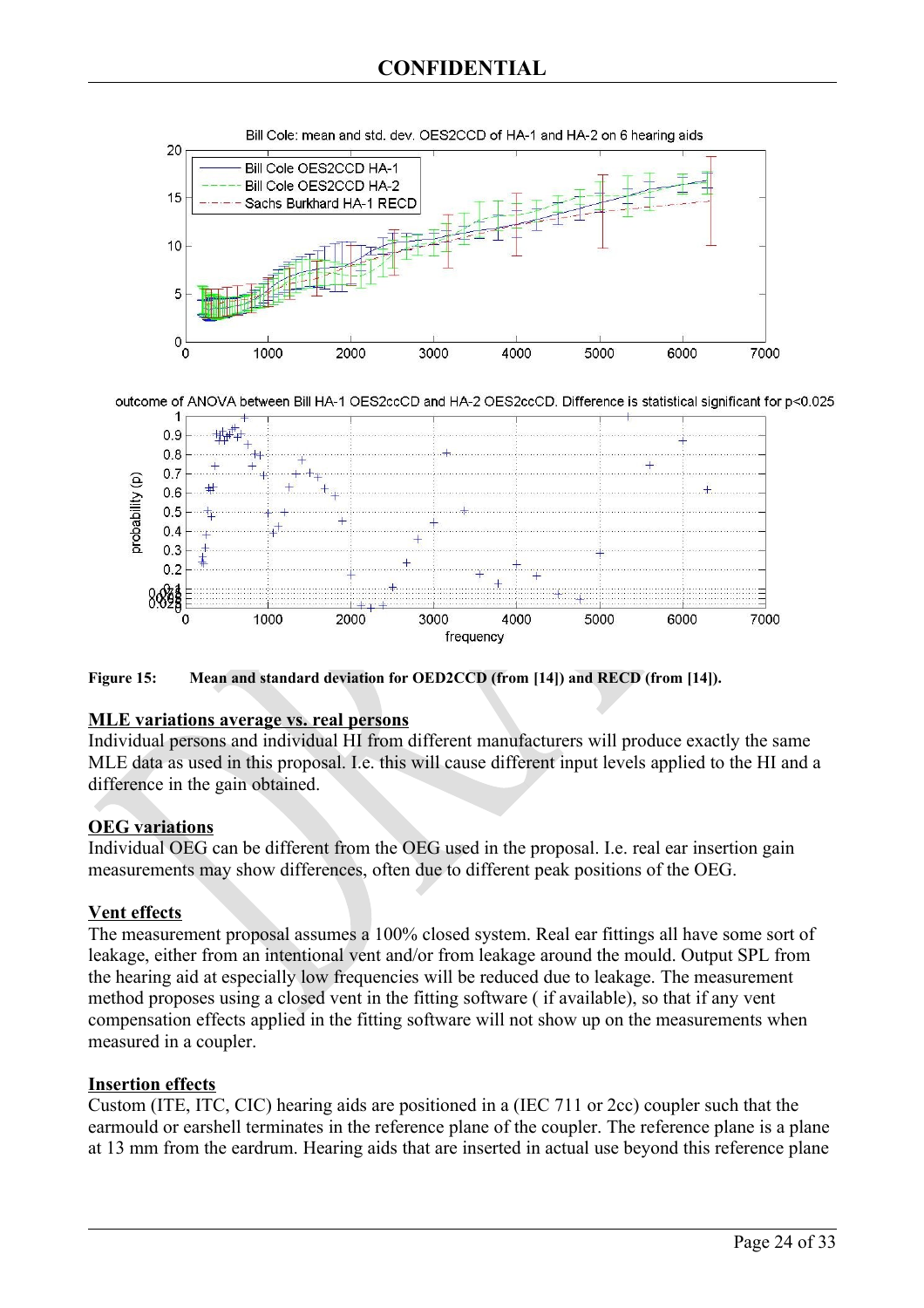(i.e. closer to the eardrum ) will behave differently on a real person than on a Occluded Ear Simulator or 2cc coupler. (from [\[14\]](#page-32-13))

*Bottom-line is that individual measurements can show large deviations if results are compared to measurements with the proposed method. This fact is un-avoidable with the proposed measurement method.*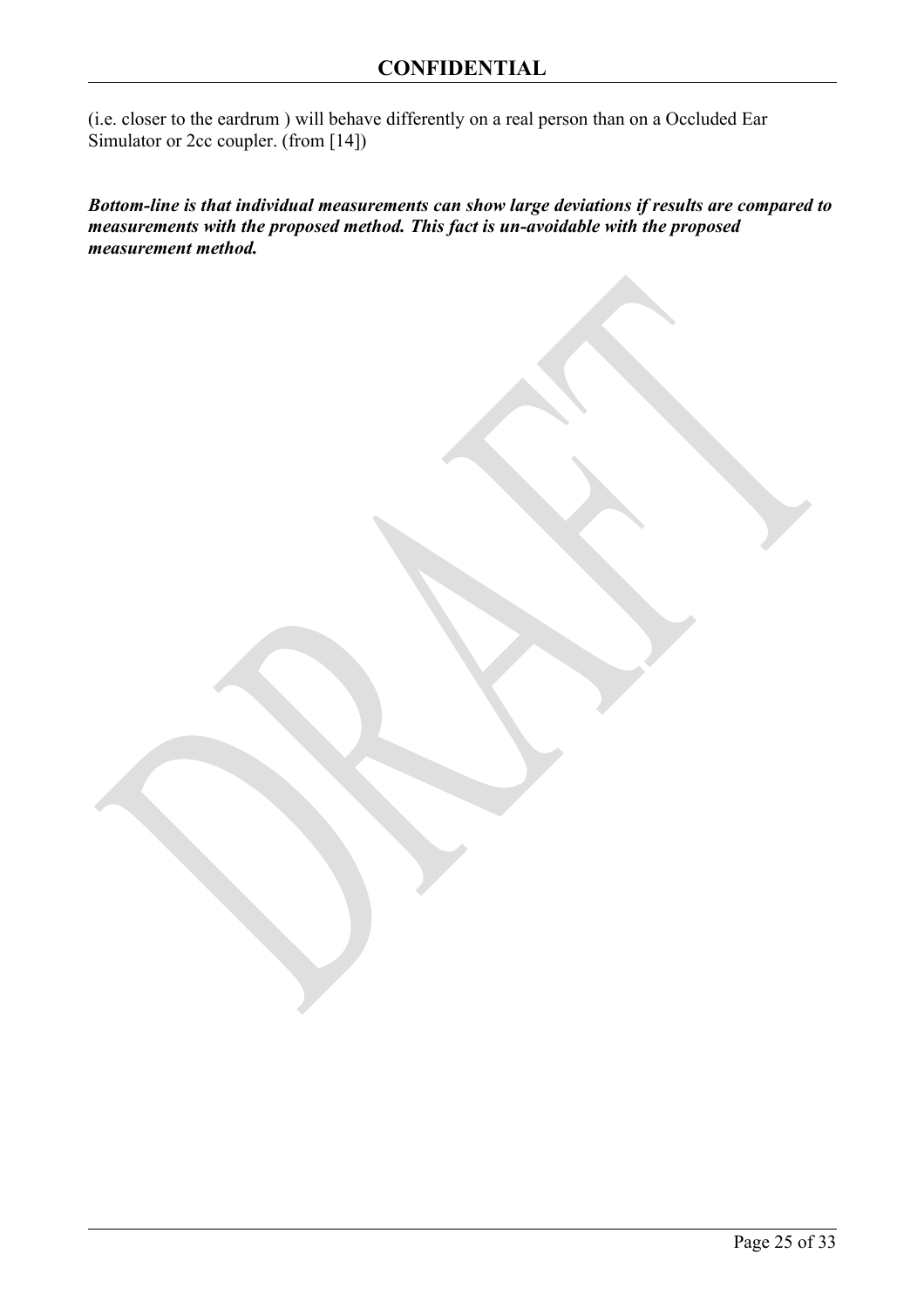## <span id="page-25-0"></span>**11 Annex 3: Calculation of percentile levels**

Below is a Matlab function (http://www.tech.plym.ac.uk/spmc/links/matlab/matlab\_statistics.html) of how to determine the level that represents a given percentile.

#### $function \nperc = percentile(X, Percentile)$

"X" is the data series, i.e. the short term  $1/3$  octave band RMS values "Percentile" is the wanted percentile

 $Nx = length(X);$  %Determine sample size

*% STEP 1 - rank the data*  $y = sort(X);$ 

*% STEP 2 - find k% (k /100) of the sample size, Nx*  $k =$  Percentile/100; result =  $k^*Nx$ : perc= y(round(result));

% STEP 1 - rank the data  $y = sort(x);$ 

% STEP 2 - find  $k\%$  (k /100) of the sample size, n.  $k$  = Percentile /100; result =  $k^*Nx;$  $perc = y(round(result));$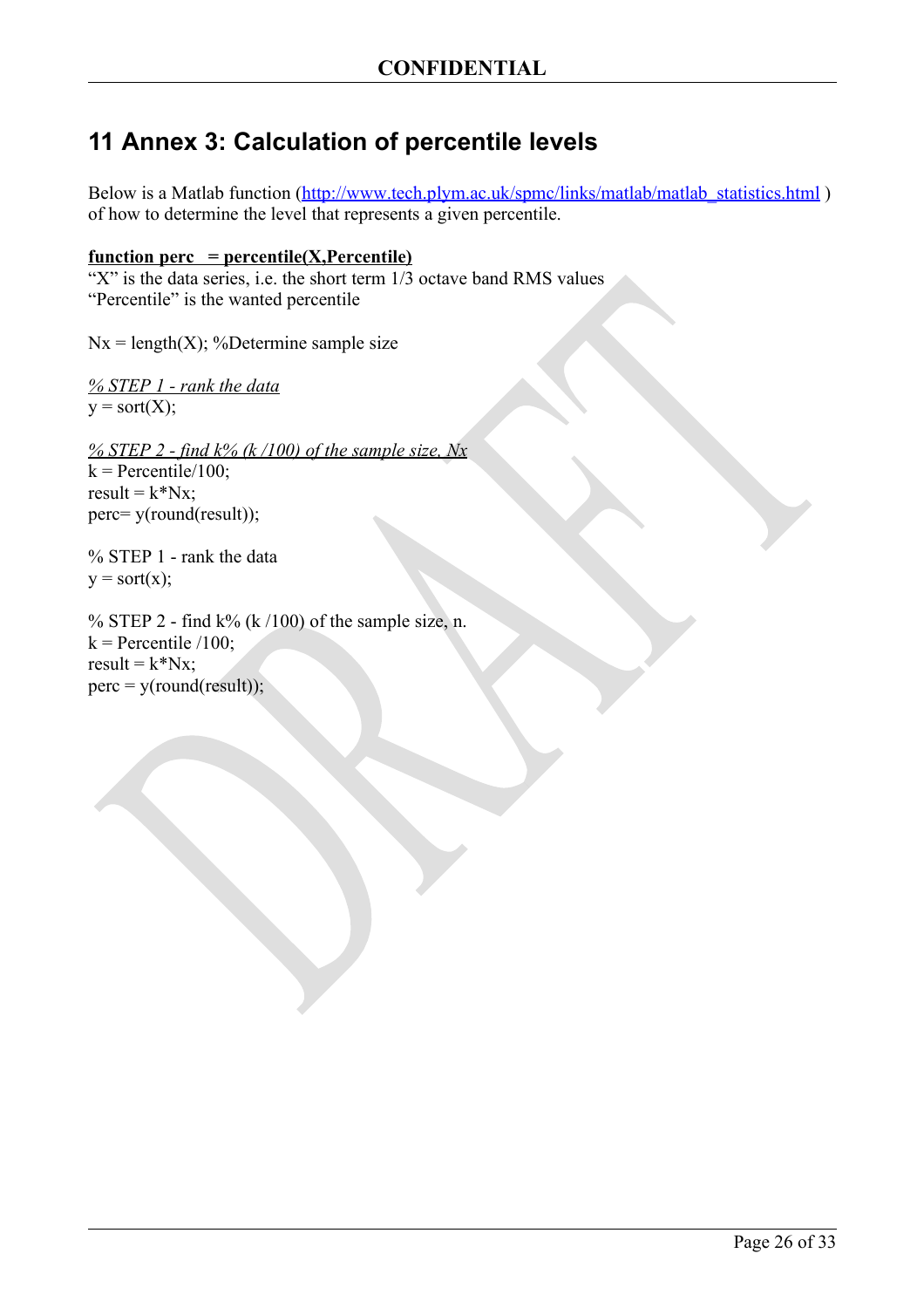## <span id="page-26-0"></span>**12 Annex 4: Questions and answers**

### **Questions and Answers on the ISMADHA method for testing hearing aids with a speech-like signal Version 1.0 ; 21 June 2006**

## *General*

1. Q: How is the new procedure (and text signal) better than existing procedures that use ANSI or ICRA noise? **A: The method can show that gain in some HI's is time variant, it can illustrate compression and the influence of different time constants. The largest benefit of the method is that a new, "best ever" input signal is provided, that makes existing signals redundant for test purposes with modulated signals. Furthermore the proposed method uses the setting of the hearing aid as worn by the end-user.**

2. Q: How is the new testsignal an improvement over other testsignal such as ICRA noise? **A: None of the test-signals used in the past have the same properties in all regards as real speech. These properties include characteristics like voiced/unvoiced, speech pauses, formant transitions, modulation spectrum and many more. The new signal will also be representative of multiple languages.**

- 3. Q: How is the new procedure an improvement over current IEC and ANSI test standards? **A: The existing test procedures are primarily testing electro-acoustical properties of the hearing aids and not testing the sophisticated signal processing offered by modern hearing aids. The new procedure also includes the fitting software that is an integral part of the system and reflects how speech is amplified to the user of the hearing aid.**
- 4. Q: How is this procedure to be used in view of existing standards such as ANSI and IEC? **A: The new procedure is primarily intended as a supplement to other standards to offer more pertinent characterization of the hearing aids. It could be applied also for verification purposes, but for a quick quality check of a hearing aid the existing procedures are still very useful.**
- 5. Q: Does the new procedure take into account the fact that some hearing aids have frequency responses that are dependent on the spectrum of the signal that they amplify? **A: Not as such, but such hearing aid functionality is mostly directed towards adapting the response to different types of input signals such as traffic noise, party noise etc. There could be individual differences between speakers as well, but such differences are more subtle and should not cause significant changes in hearing aid behaviour.**

## *Application*

- 1. Q: Will it be possible to use this procedure in the free field using KEMAR or real ears? **A: Yes REM system manufacturers may support this usage for the new method. It will not be part of the proposed norm here, mainly due to reproducibility issues. For REM usage you have to set MLE=0 and make sure that the SPL at the head is correct (the loudspeaker shall be free fleld equalized).**
- 2. Q: How to measure for instruments intended for open ear mould? **A: This is not directly supported. The instrument will be characterized as being occluded. The main reason is that the effect of an open ear-mould can not be measured correctly in a test-chamber Alternatives to get data for open ear mould:**
	- Make measurements using REM equipment on KEMAR.
	- **Measure the response using an open earsimulator. By that the vent-loss is considered correctly, but there will be a small error in the direct sound contribution. This error is due to an incorrect MLE for the direct sound path to the open mould.**
	- **Measure the response on the occluded ear simulator. From that correct for the vent-loss and the direct sound input. This would require a reasonable model to calculate the vent-loss and direct**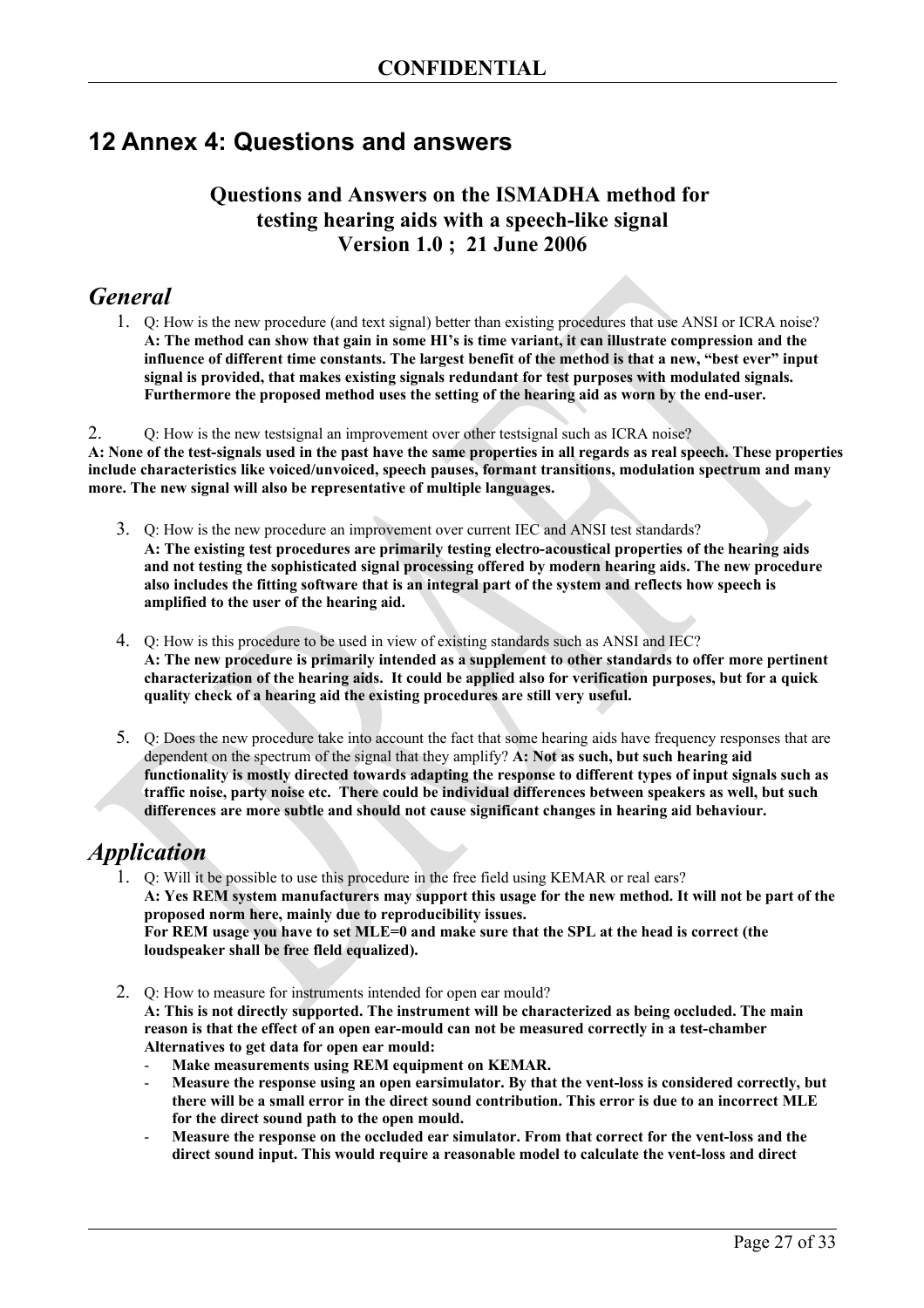#### **sound (refer to REOG).**

- 3. Q: The procedure specifies omnidirectional mode only, but many people will want to use it to assess directional performance using two signal sources in the sound chamber, one for speech the other for noise? **A: This is not the intended measurement because no noise has been defined and directionality performance validation is not the objective of the method. However such such method could be possible.**
- 4. Q: Can the procedure be used for speech mixed with noise? **A: Not the intended measurement. But will be possible in principle. However the the results will be inconclusive, as it will depend on the type of noise and on the effects of special signal processing algorithms.**
- 5. Q: In which extend the measurement method may give different results when using different settings/methods of noise-suppression, also when a pure speech test signal will be used? **A: This will depend on the type of noise reduction algorithm (fast / slow acting) or soft squelch. The results can be different to a situation without Noise reduction. An ideal noise canceler should not influence the measurement results for a clean speech signal.**

#### *Measurement*

1. Q: How is the acoustic signal presented so that it represents an exact copy of the CD signal? This requires the equalization of the speaker source in both frequency response and in transient response in order to achieve results that are repeatable from one location to another.

**A: The frequency response can be equalized very well with FIR filters that keep the phase characteristics intact. The phase effects due to speaker characteristics and sound propagation should be kept minimal; These effects cannot be controlled in practice. Note also the following:**

- **Any phase distortion within the sound field is the same for the input and the output signal.**
- **Phase responses have no big influence on the results, as only RMS level values are analyzed.**
- 2. Q: How is the correction for the microphone position made? **A: The measurement method includes the use of the Microphone Location Effects (MLE) for BTE, ITE and CIC according to IEC 118-8(2005).**
- 3. Q: Why are the input levels 55, 65, and 80 dB. ?

**A: The choice of the input levels has been based on the following requirements.** 

- **1. input levels should include an LTASS level which is based on a well known reference.**
- **2. input levels should be spread over a good range so that the level-dependency of a**

 **compression system can be measured while still not being too sensitive to noise or clipping.** 

**3. input levels should correspond to the notion of soft, normal, and loud speech which is frequently used**

 **in fitting software.** 

**Ad 1. Levels of female speech in quiet range from 55 to 60 dB (see [\[14\]](#page-32-17), [\[14\]](#page-32-16), [\[14\]](#page-32-14), and [\[14\]](#page-32-15) ). It should be noted that there is a large spread in the levels and a large standard deviations between recordings. Ad 2.: Previous measurement have shown that 55 dB is the lowest level at which measurements can be** 

 **performed reliably without too much noise interference. The difference between levels should be at least 10 dB to get a sufficient range** 

**Ad 3.: In Pearsons study [\[14\]](#page-32-14), the levels of casual (50), normal (55) , raised (63) , loud (71), and shout (82) speech have been measured.** 

**In fitting software, there is also a notion of soft, normal, and loud sounds, where soft is between 40-50 dB, normal is 65, and loud is 80-90 dB>** 

**From the requirements and observations, the input levels have been chosen to be 55, 65, and 80 dB.** 

4. Q: What type of analyzer is to be used? While a 1/3-octave band analyzer in some ways approximates the hearing system in humans, it does not lend itself to good transient analysis. The short term FFT is also limited in this respect.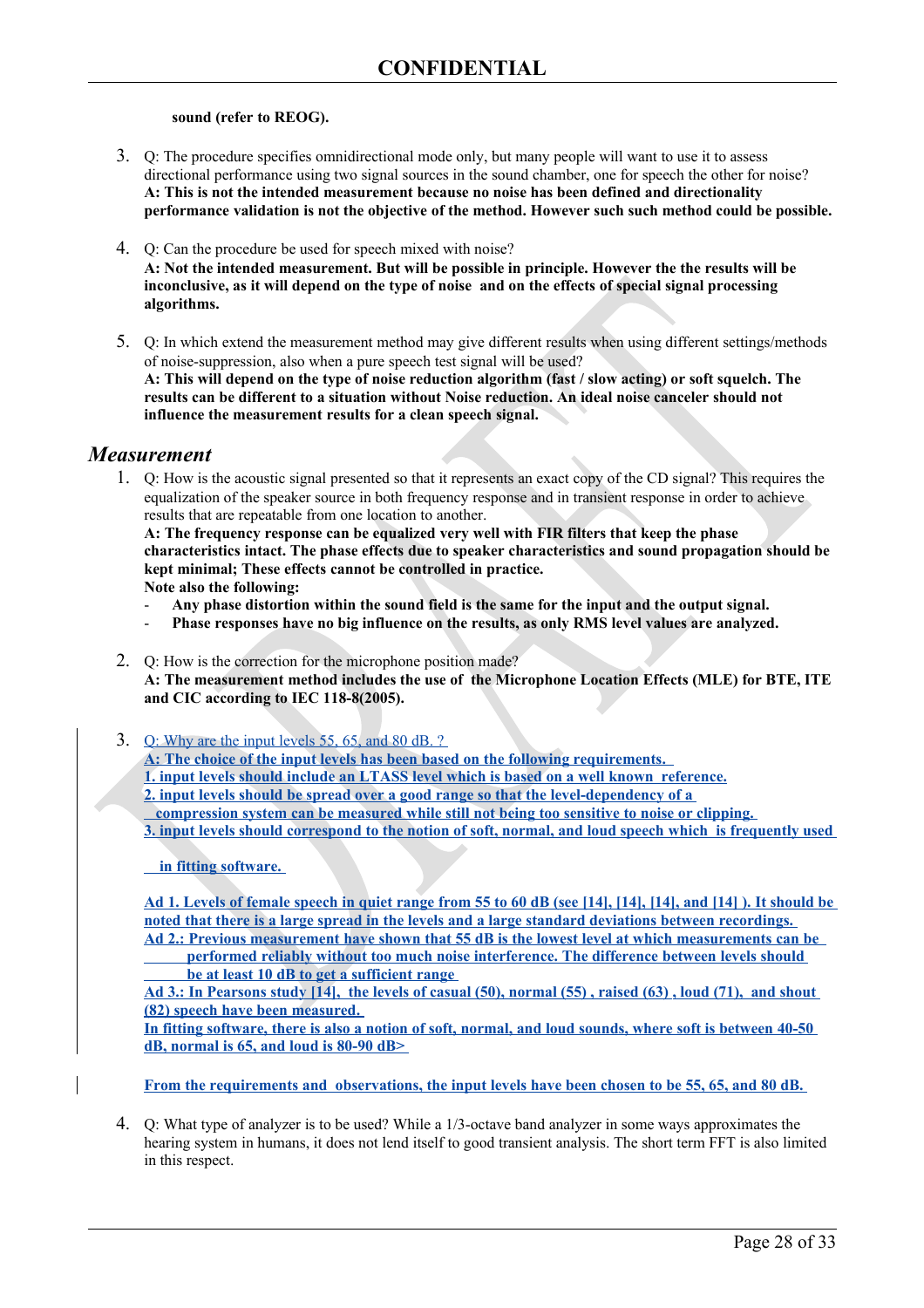**A:The transient response is not used for the characterization of hearing aids. Only the short-time RMS levels of input and output signal are analyzed. The amount in which the signals are distorted in phase due to the analysis method is the same for both the input and output signals.**

5. Q: Will the analysis be real-time or FFT-processed?

**A: For commercial implementations also an FFT approach can be used as long the filter charactersitics are conform the specified charateristics.** 

**Note: The filters as used in the reference matlab implementation("filter.m") are in the time-domain. That filter is a direct form II transposed implementation of the standard difference equation, which is documented in, Oppenheim, A. V. and R.W. Schafer. Discrete-Time Signal Processing, Englewood Cliffs, NJ: Prentice-Hall, 1989, pp. 311-312.**

6. Q: Why using rectangular windows?

**A: Rectangular is fine with filter-banks. Hanning or other windowing is needed for FFT analysis. The Ismadha reference implementation is filtered in the time-domain, after which 125 ms portions are "snapped" (rectangular window) to perform RMS analysis on.**

**When using FFT filtering the error from the window function used before FFT analysis should be corrected to be within the required filter specifications. The choice of a given window function is a matter of pros and cons, with respect to stop band attenuation and compared to pass gain.** 

- 7. Q: Is there any issue of phase distortion when filtering with filter banks? **A: Mainly due to the use of RMS analysis and using 125 ms windows sections of the filtered signals, the phase is not an issue**
- 8. Q: Why we need overlap processing? Is this really needed when using rectangular windows and using gain/output calculations only?

**A: The overlap processing of 50% is included in the procedure to increase the number of RMS measurements, so the increase accuracy without increasing measuring time. By 50% overlap the signals are reanalyzed with a shift of 0.5 x 125 ms = 62.5 ms.**

9. Q: Will a special test-mode be required and why? **A: No, the proposal specifies that all HI setup should be available as in standard fitting scenario. I.e. only fitting software handles that normally are available. However the proposal allows to disable special functionality such as noise reduction etc. when it affects reproduceability of the measurements.**

10. Q: How strong is the advice to use the OES coupler? How much error will be made by using a 2cc coupler with standard RECD correction (OED2CCD) in comparison to using OES? **A: Both a 2cc coupler, a IEC ear simulator and a Zwislocki coupler can be used. The "errors" obtained when comparing the measurements data methods is expected to be within +/- 4 dB. Reproduceability is of essence. I.e. all details regarding measurmentent setup, settings and signals must be provided together with the results.**

11. Q: Why are there no different OES2CCD corrections for HA-2 and HA-1 2cc coupler? **A: Although literature ([\[14\]](#page-32-12), [\[14\]](#page-32-11), [\[14\]](#page-32-10)) shows differences between HA-1 and HA-2 couplers, this difference is not statistically significant in comparison with the difference due to the individual hearing instruments.** 

12. Q: Why a fixed window section length of 125 ms is used. What would be the effect when using a different window section length? **A: The window section length of 125 ms is a psychoacoustically (loudness perception) motivated value [\[14\]](#page-32-7). Lowering the window section length will (e.g. for fast HI time constants) increase the measured output variations, which will show up as larger percentile gain variations.**

*Test-signal*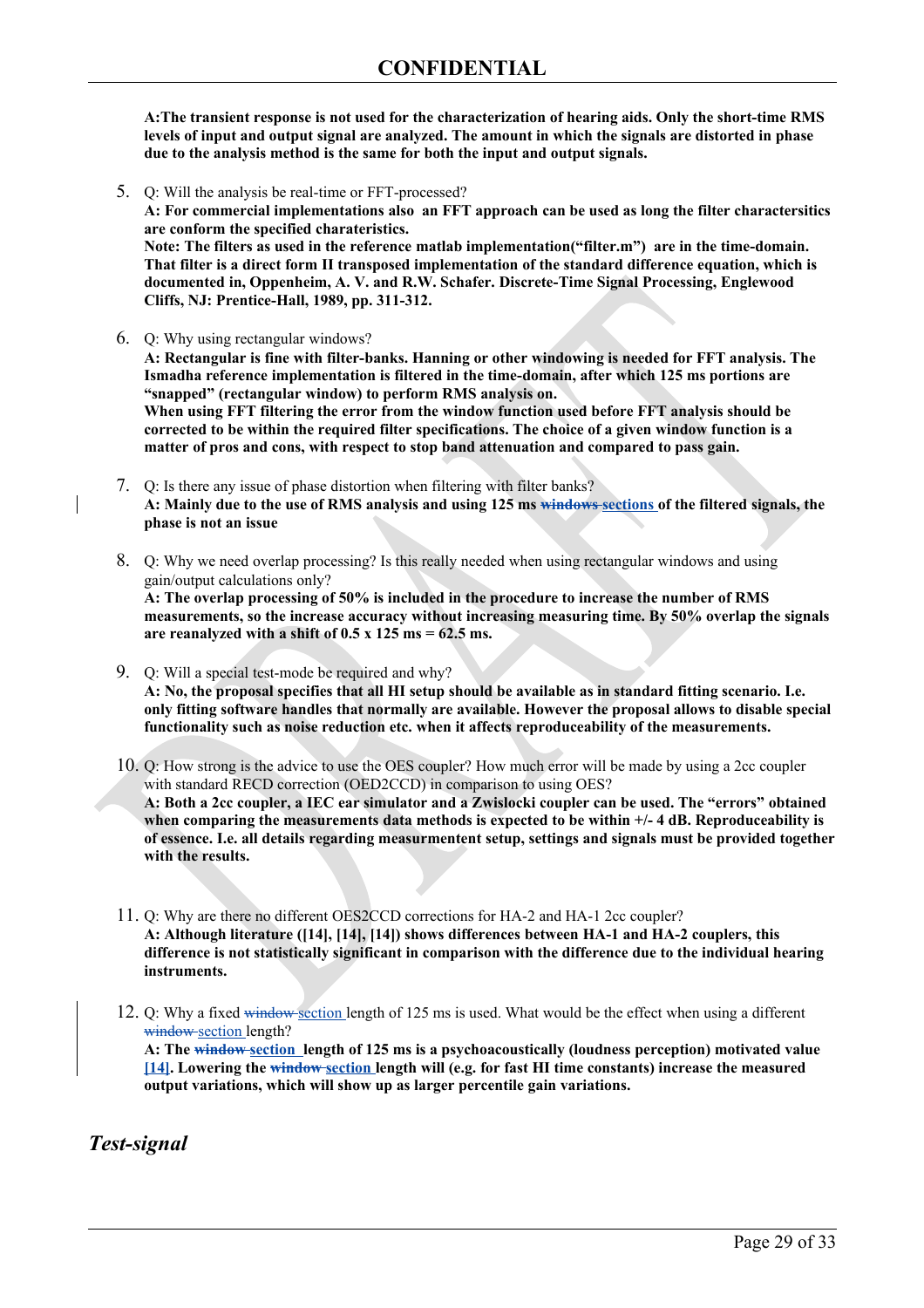- 1. Q: Why a female test signal will be recommended for testing? **A: female test signal will be recommended because its LTASS/pitch is between male and a child.**
- 2. Q: How and in which extent the results will depend on the chosen signal (in particular when presentation is based on signal percentiles)?

**A: The results will depend on the chosen signal, because the signal is used to measure a system that is (or can be) non-linear. The use of a specific signal will be part of the measurement method. We expect that this specific signal will give a good characterization of the most common multi-channel compression systems with regards to linear/non-linear (compression and expansion), fast/slow compression. This is also one of the reasons that we will use this signal only to characterize the hearing aid and NOT to verify or validate the hearing aid.**

3. Q: For comparison purposes, can the measurement procedure itself be applied to ANSI or ICRA noise or will it require the use of the new signal only? **A: Yes, it would be possible to use other signals, but the results will be dependent on that signal. The use**

**of other signals is not supported by the new measurement procedure. Note that the use of a nonmodulated signal would result in gain percentiles that will be very coincident, making not much sense to use that kind of signals.**

#### *Presentation and Results*

1. Q: What do you do with the results? How will "good" results be defined? If "bad" results require that the aid be adjusted, how do you know when satisfactory results have been achieved? Will the data be quantified by something like an SII or only by gain and output curves?

**A: This method is not intended to be used for verification or validation of a hearing aid. So whether the results are good or bad is not the issue, the main purpose of the method is to show the gain of the HA and give an impression of how the HA works for speech sounds. The data will not be quantified by an SII.**

2. Q: Why the used audiogram will not be presented in simulated REAR graphs? **A: Only gain curves are shown with this method. This removes focus from audiograms and thresholds and puts focus on how the HA works for a speech signal. For adding the audiogram it would also require some agreement on which corrections to be used when converting 1/3 octave broad band levels to pure tone audiogram levels.**

- 3. Q: Why using percentiles instead of input SPL levels? **A: With the use of percentiles one does not need to define absolute SPL levels for the different parts of the speech signal. These levels are estimated automatically with the defined percentiles. Once the input signal is a fixed signal it is possible to show the corresponding input SPL level.**
- 4. Q: Why not present REAR using output percentiles? **A: If only the output percentiles where used, one would not be able to relate a given output percentile to a given input level. The information about how different input levels result in different outputs is lost using output percentiles. Also if the output percentiles were determined without using the link to the input percentiles, the gain would not be "time aligned". I.e. the gain represented would not shot the actual gain in the HI.**
- 5. Q: Why using 30% percentile instead of say 5%; also 95% instead of 99%; also why there is a difference of 50% and LTASS?

**A: This answer depends on the final input signal. The 30% percentiles give a good detection of the soft/weak parts of the speech. If a too low percentile of say 5% is used the pauses would be represented instead. This would result in an output showing the gain of the pauses instead of the soft/weak parts of the speech. By definition the 99% percentiles are used for detection of the speech peaks. Pauses in the signal is the main reason for differences between 50% percentiles and LTASS.**

6. Q: Is it possible to use this method for hearing aids using frequency shifting?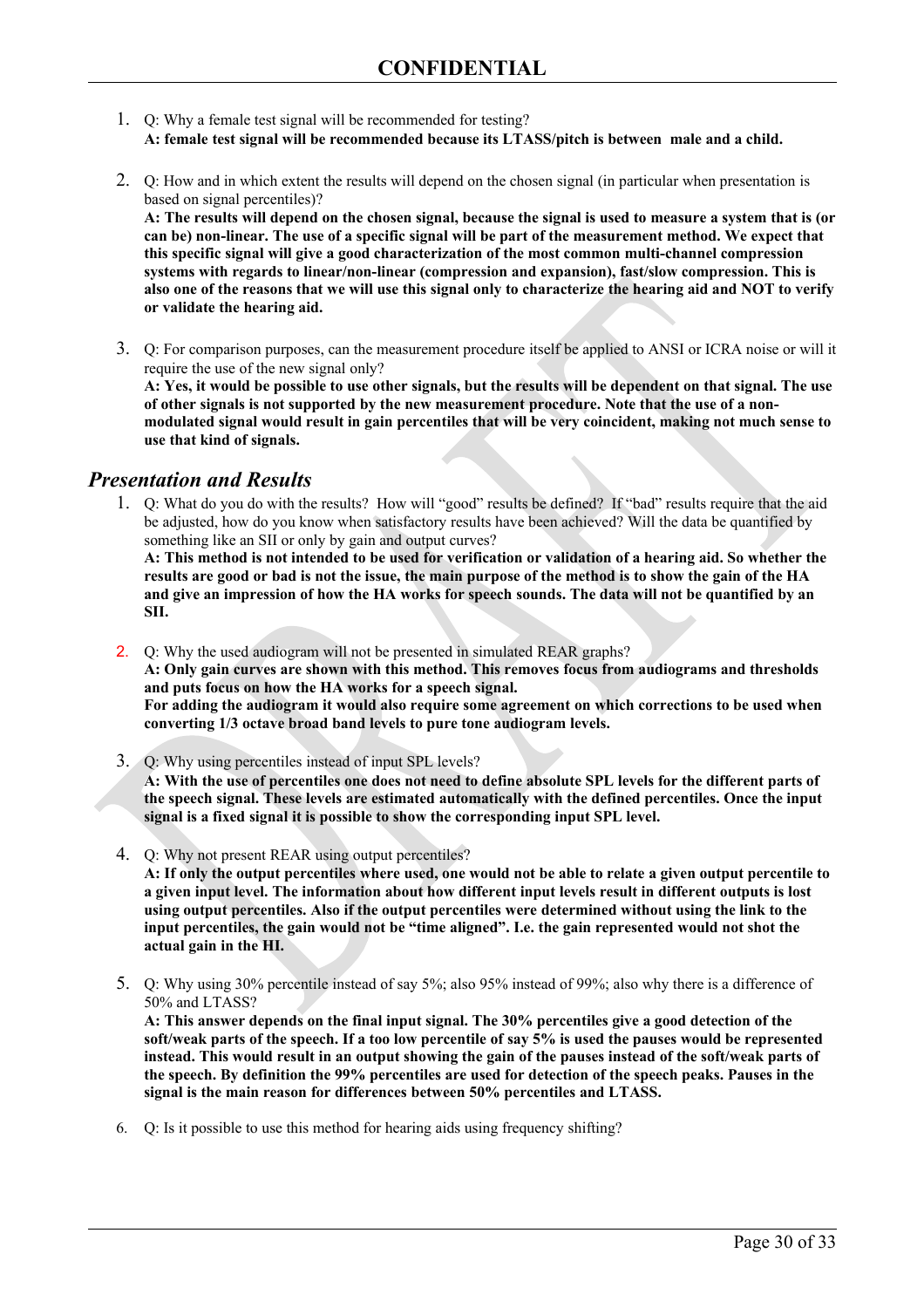**A: No, this method cannot be used for hearing aids where information in one or more frequencies are shifted/moved to other frequencies. For hearing aids where frequency shifting is optional this must be turned off.**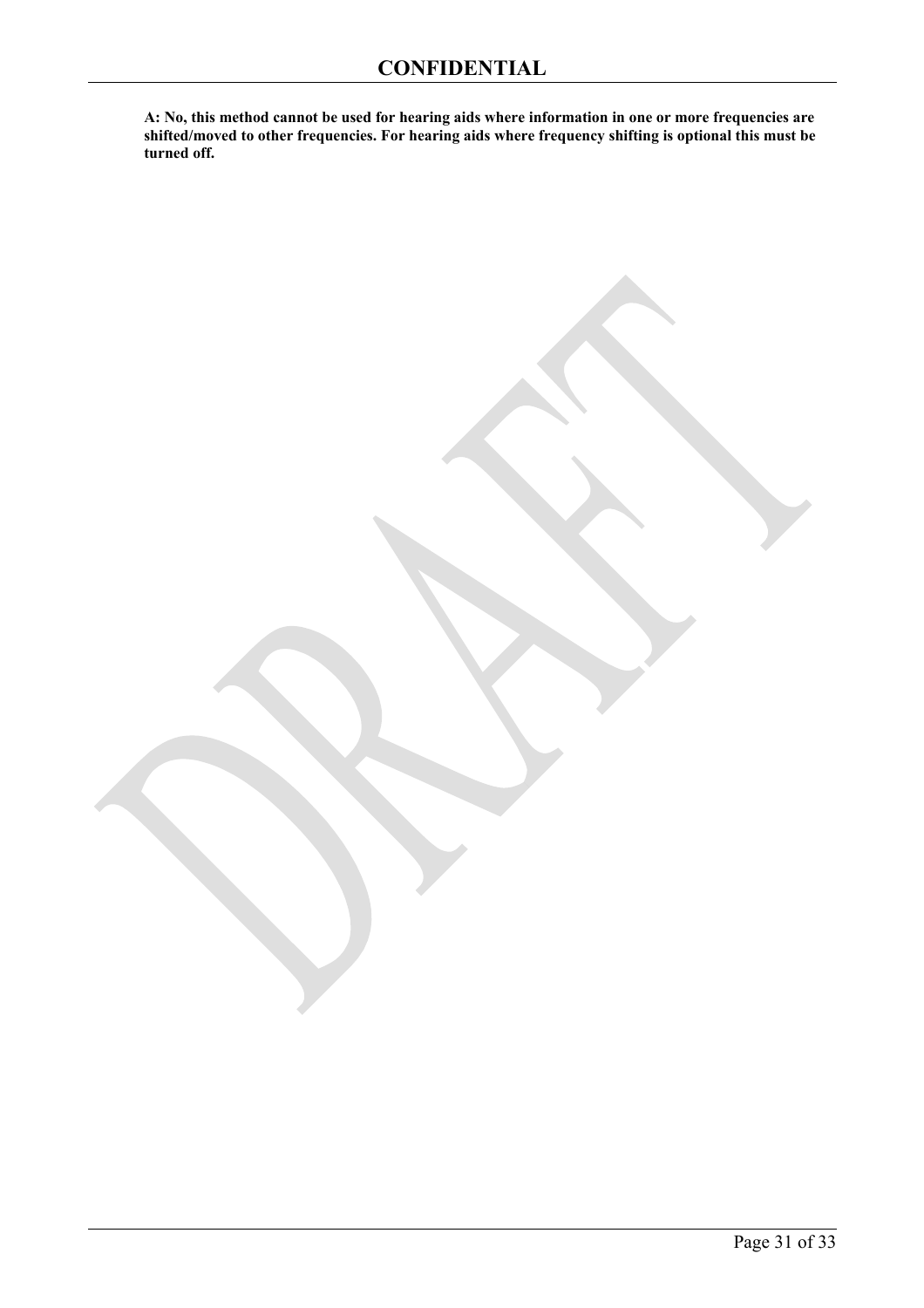## <span id="page-31-0"></span>**13 Annex 5: Definitions**

| Term         | <b>Description</b>                                                                                                                                                |
|--------------|-------------------------------------------------------------------------------------------------------------------------------------------------------------------|
| <b>LTASS</b> | Long Term average Speech spectrum                                                                                                                                 |
| Percentile   | A 30% percentile used in the documents context indicates the level, which the<br>remaining 70% of the measured levels are higher than. I.e. a 99% percentile is a |
|              | peak indicator.                                                                                                                                                   |
| <b>OEG</b>   | Open Ear Gain                                                                                                                                                     |
| OES2CCD      | Occluded Ear Simulator 2CC Gain                                                                                                                                   |
| <b>RECD</b>  | Real Ear Coupler Difference                                                                                                                                       |